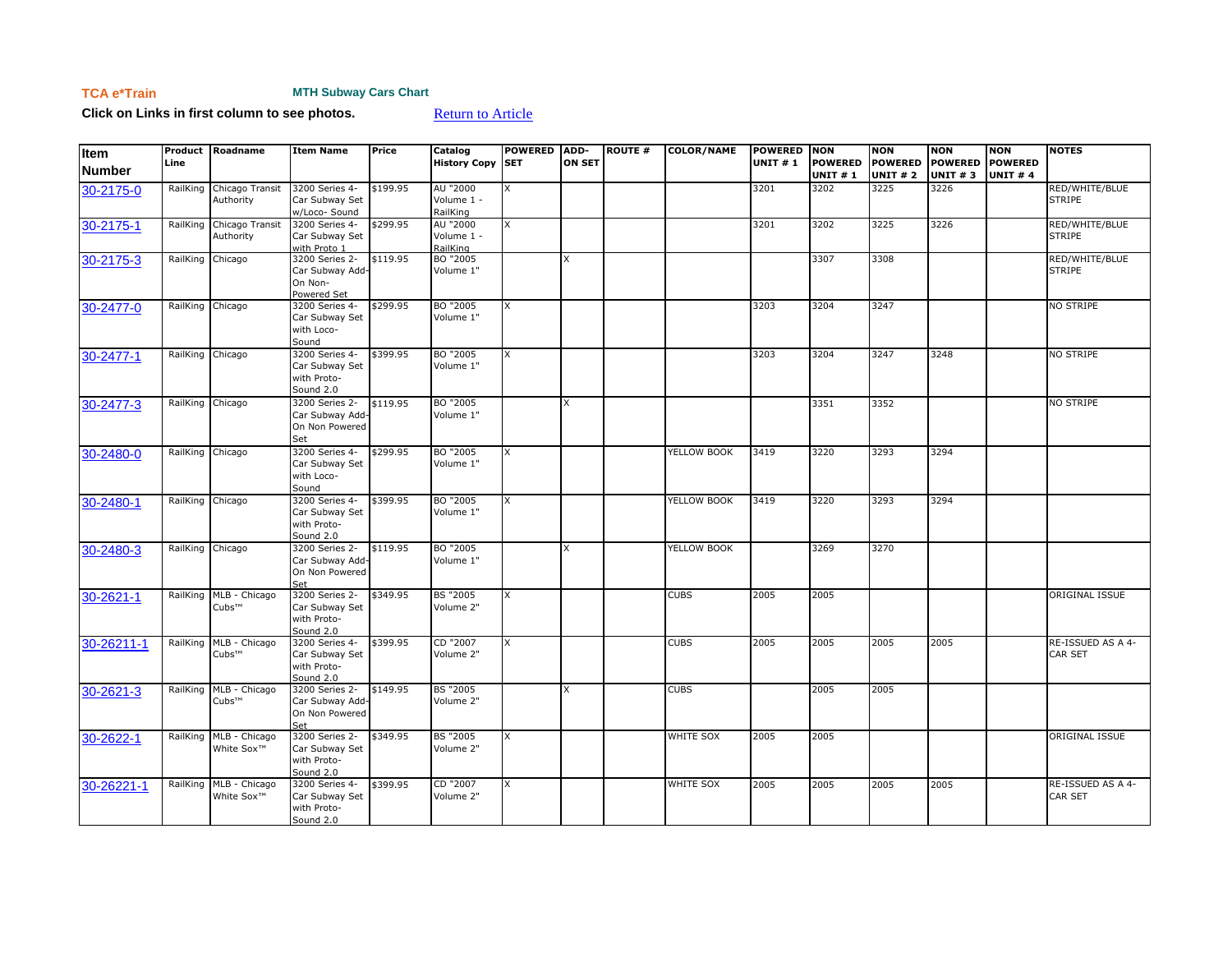| Item<br><b>Number</b> | Line             | Product Roadname                                         | <b>Item Name</b>                                                          | Price    | Catalog<br><b>History Copy SET</b>                   | <b>POWERED</b> | ADD-<br><b>ON SET</b> | <b>ROUTE #</b> | <b>COLOR/NAME</b>                 | POWERED NON<br><b>UNIT #1</b> | <b>POWERED</b><br><b>UNIT #1</b> | <b>NON</b><br><b>POWERED</b><br><b>UNIT #2</b> | <b>NON</b><br><b>POWERED</b><br><b>UNIT #3</b> | <b>NON</b><br><b>POWERED</b><br><b>UNIT #4</b> | <b>NOTES</b>                                                    |
|-----------------------|------------------|----------------------------------------------------------|---------------------------------------------------------------------------|----------|------------------------------------------------------|----------------|-----------------------|----------------|-----------------------------------|-------------------------------|----------------------------------|------------------------------------------------|------------------------------------------------|------------------------------------------------|-----------------------------------------------------------------|
| 30-2622-3             | RailKing         | MLB - Chicago<br>White Sox <sup>™</sup>                  | 3200 Series 2-<br>Car Subway Add-<br>On Non Powered<br>Set                | \$149.95 | <b>BS "2005</b><br>Volume 2"                         |                | X                     |                | WHITE SOX                         |                               | 2005                             | 2005                                           |                                                |                                                |                                                                 |
| 30-2622-4             | RailKing         | MLB - Chicago<br>White Sox <sup>™</sup><br>World Series® | 3200 Series 2-<br>Car Subway Add-<br>On Non Powered<br>Set                | \$149.95 | $\overline{z}\overline{z}$<br>"Uncataloged<br>Items" |                | X                     |                | WHITE SOX-<br><b>WORLD SERIES</b> |                               | 2005                             | 2005                                           |                                                |                                                | ORIGINALLY OFFERED<br><b>ONLY TO DEALERS:</b><br>THEN CATALOGED |
| 30-2766-1             | RailKing         | NFL - Chicago<br>Bears™                                  | 3200 Series 4-<br>Car Subway Set<br>with Proto-<br>Sound 2.0              | \$399.95 | CD "2007<br>Volume 2"                                | X              |                       |                |                                   |                               |                                  |                                                |                                                |                                                | *--NOT SHIPPED AS<br>OF PUBLICATION<br><b>DATE</b>              |
| 30-2766-3             |                  | RailKing NFL - Chicago<br>Bears™                         | 3200 Series 2-<br>Car Subway Add-<br>On Non-<br>Powered Set               | \$149.95 | CD "2007<br>Volume 2"                                |                | X                     |                |                                   |                               |                                  |                                                |                                                |                                                | *--NOT SHIPPED AS<br>OF PUBLICATION<br><b>DATE</b>              |
| 30-2673-1             | RailKing Chicago |                                                          | 6200 Series 4-<br>Car Subway Set<br>with Proto-<br>Sound 2.0              | \$399.95 | BZ "2007<br>Volume 1"                                | X              |                       |                |                                   |                               |                                  |                                                |                                                |                                                | *--NOT SHIPPED AS<br>OF PUBLICATION<br><b>DATE</b>              |
| 30-2673-3             | RailKing         | Chicago                                                  | 6200 Series 2-<br>Car Subway Add-<br>On Non-<br>Powered Set               | \$149.95 | BZ "2007<br>Volume 1"                                |                | X                     |                |                                   |                               |                                  |                                                |                                                |                                                | *--NOT SHIPPED AS<br>OF PUBLICATION<br><b>DATE</b>              |
| 30-2755-1             | RailKing         | Chicago<br>Bicentennial                                  | 6200 Series 4-<br>Car Subway Set<br>with Proto-<br>Sound 2.0              | \$399.95 | BZ "2007<br>Volume 1"                                | X              |                       |                |                                   |                               |                                  |                                                |                                                |                                                | *--NOT SHIPPED AS<br>OF PUBLICATION<br><b>DATE</b>              |
| 30-2755-3             | RailKing         | Chicago<br>Bicentennial                                  | 6200 Series 2-<br>Car Subway Add-<br>On Non-<br>Powered Set               | \$149.95 | BZ "2007<br>Volume 1"                                |                | X                     |                |                                   |                               |                                  |                                                |                                                |                                                | *-- NOT SHIPPED AS<br>OF PUBLICATION<br><b>DATE</b>             |
| 20-2675-1             | Premier          |                                                          | <b>BMT 2500</b><br>Series 3-Car<br>Subway Set with<br>Proto- Sound<br>2.0 | \$449.95 | BV "2006<br>Volume 1"                                | X              |                       | N              |                                   | 2774                          | 2775                             | 2776                                           |                                                |                                                |                                                                 |
| 20-2675-3             | Premier          |                                                          | <b>BMT 2500</b><br>Series 3-Car<br>Subway Add-On<br>Non-<br>Powered Set   | \$299.95 | BV "2006<br>Volume 1"                                |                | <b>x</b>              | N              |                                   |                               | 2897                             | 2898                                           | 2899                                           |                                                |                                                                 |
| 30-2447-0             |                  | RailKing Metropolitan                                    | LO-V 4-Car<br>Subway Set with<br>Loco- Sound                              | \$299.95 | BO "2005<br>Volume 1"                                | X              |                       |                | <b>GREEN</b>                      | 5435                          | 5503                             | 4577                                           | 4771                                           |                                                |                                                                 |
| 30-2447-1             |                  | RailKing Metropolitan                                    | LO-V 4-Car<br>Subway Set with<br>Proto- Sound<br>2.0                      | \$399.95 | BO "2005<br>Volume 1"                                | X              |                       |                | <b>GREEN</b>                      | 5435                          | 5503                             | 4577                                           | 4771                                           |                                                |                                                                 |
| 30-2447-3             |                  | RailKing Metropolitan                                    | LO-V 2-Car<br>Subway Add-on<br>Non- Powered<br>Set                        | \$119.95 | BO "2005<br>Volume 1"                                |                | X                     | 5              | <b>GREEN</b>                      |                               | 4942                             | 4962                                           |                                                |                                                |                                                                 |
| 30-2448-0             |                  | RailKing Metropolitan                                    | LO-V 4-Car<br>Subway Set with<br>Loco- Sound                              | \$299.95 | BO "2005<br>Volume 1"                                | X              |                       |                | <b>RED</b>                        | 5443                          | 5496                             | 5483                                           | 5466                                           |                                                |                                                                 |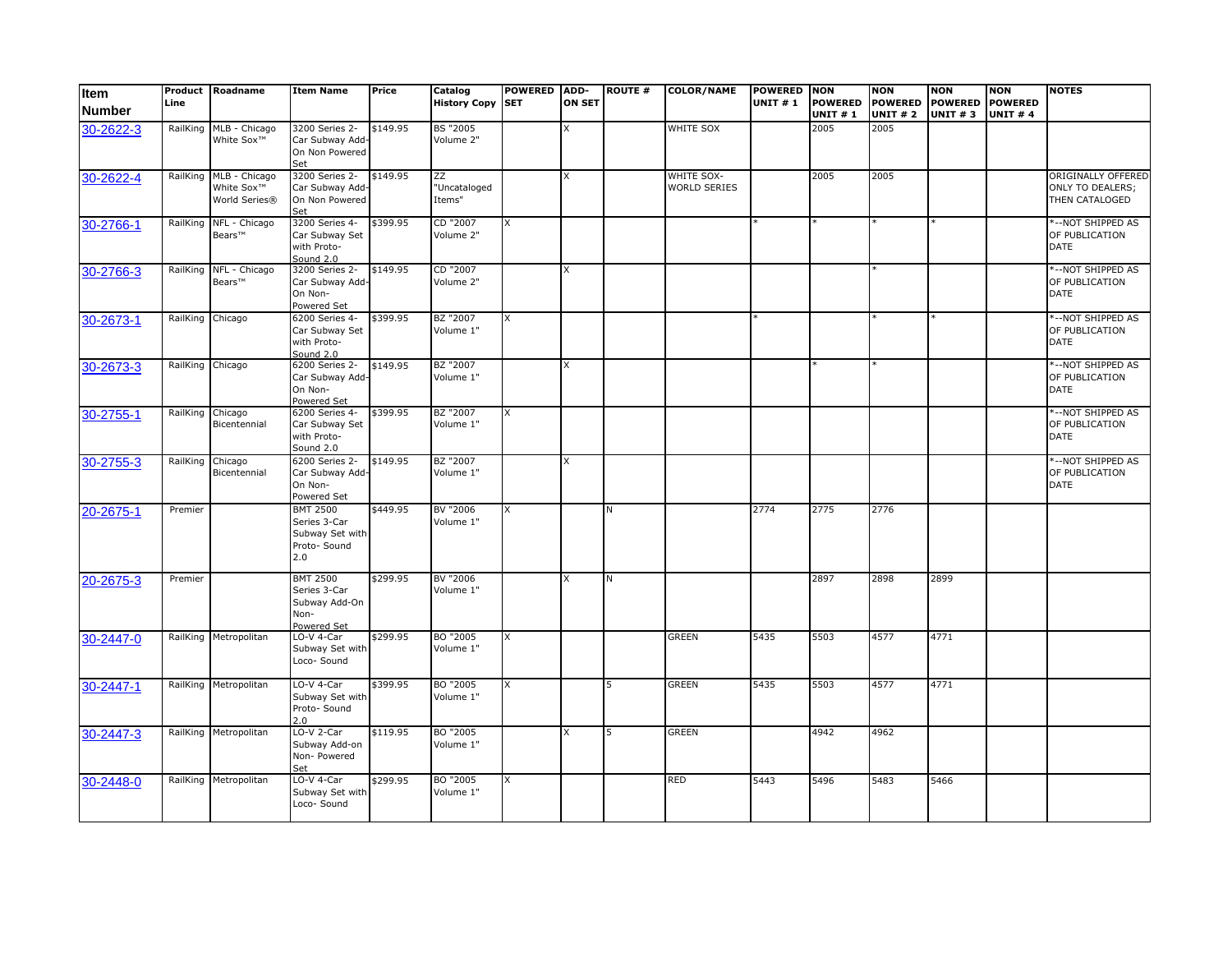| Item<br><b>Number</b> | Product<br>Line | Roadname                                | <b>Item Name</b>                                       | Price    | Catalog<br><b>History Copy</b> | <b>POWERED</b><br><b>SET</b> | ADD-<br><b>ON SET</b> | <b>ROUTE #</b> | <b>COLOR/NAME</b>               | <b>POWERED NON</b><br><b>UNIT #1</b> | <b>POWERED</b><br><b>UNIT#1</b> | <b>NON</b><br><b>POWERED</b><br><b>UNIT #2</b> | <b>NON</b><br><b>POWERED</b><br><b>UNIT #3</b> | <b>NON</b><br><b>POWERED</b><br><b>UNIT #4</b> | <b>NOTES</b> |
|-----------------------|-----------------|-----------------------------------------|--------------------------------------------------------|----------|--------------------------------|------------------------------|-----------------------|----------------|---------------------------------|--------------------------------------|---------------------------------|------------------------------------------------|------------------------------------------------|------------------------------------------------|--------------|
| 30-2448-1             |                 | RailKing Metropolitan                   | LO-V 4-Car<br>Subway Set with<br>Proto- Sound<br>2.0   | \$399.95 | BO "2005<br>Volume 1"          | X                            |                       | $\mathcal{P}$  | RED                             | 5443                                 | 5496                            | 5483                                           | 5466                                           |                                                |              |
| 30-2448-3             |                 | RailKing Metropolitan                   | LO-V 2-Car<br>Subway Add-on<br>Non- Powered<br>Set     | \$119.95 | BO "2005<br>Volume 1"          |                              |                       | $\overline{2}$ | RED                             |                                      | 5400                            | 5402                                           |                                                |                                                |              |
| 30-2756-1             |                 | RailKing Metropolitan<br>Two-Tone Green | LO-V 4-Car<br>Subway Set with<br>Proto- Sound<br>2.0   | \$399.95 | BZ "2007<br>Volume 1"          | X                            |                       | $\mathbf{1}$   | TWO-TONE<br>GREEN               | 4600                                 | 5120                            | 5237                                           | 4985                                           |                                                |              |
| 30-2756-3             | RailKing        | Metropolitan<br>Two-Tone Green          | $LO-V$ 2-Car<br>Subway Add-on<br>Non- Powered<br>Set   | \$149.95 | BZ "2007<br>Volume 1"          |                              |                       | 1              | <b>TWO-TONE</b><br><b>GREEN</b> |                                      | 5341                            | 5350                                           |                                                |                                                |              |
| 30-2757-1             | RailKing        | Metropolitan<br>Transportation          | LO-V 4-Car<br>Subway Set with<br>Proto- Sound<br>2.0   | \$399.95 | BZ "2007<br>Volume 1"          | X                            |                       |                | <b>GREEN</b>                    | 4702                                 | 4218                            | 4700                                           | 4221                                           |                                                |              |
| 30-2757-3             |                 | RailKing Metropolitan<br>Transportation | $LO-V$ 2-Car<br>Subway Add-on<br>Non- Powered<br>Set   | \$149.95 | BZ "2007<br>Volume 1"          |                              | x                     |                | <b>GREEN</b>                    |                                      | 4575                            | 4561                                           |                                                |                                                |              |
| 30-2758-1             |                 | RailKing Metropolitan<br>Work Train     | LO-V 4-Car<br>Subway Set with<br>Proto- Sound<br>2.0   | \$399.95 | BZ "2007<br>Volume 1"          | X                            |                       | <b>MOW</b>     | <b>WORKTRAIN</b>                | 20280                                | 20246                           | 20185                                          | 20383                                          |                                                |              |
| 30-2758-3             | RailKing        | Metropolitan<br>Work Train              | LO-V 2-Car<br>Subway Add-on<br>Non- Powered            | \$149.95 | BZ "2007<br>Volume 1"          |                              |                       | <b>MOW</b>     | <b>WORKTRAIN</b>                |                                      | 20304                           | 20307                                          |                                                |                                                |              |
| 30-2759-1             | RailKing        | New York Trans<br>(Green)               | Q Type 3-Car<br>Subway Set with<br>Proto- Sound<br>2.0 | \$349.95 | BZ "2007<br>Volume 1"          | X                            |                       | 8              | <b>GREEN</b>                    | 1602A                                | 1602B                           | 1602C                                          |                                                |                                                |              |
| 30-2759-3             |                 | RailKing New York Trans<br>(Green)      | Q Type 3-Car<br>Subway Add-on<br>Non- Powered<br>Set   | \$199.95 | BZ "2007<br>Volume 1"          |                              |                       | 8              | <b>GREEN</b>                    |                                      | 1616A                           | 1616B                                          | 1616C                                          |                                                |              |
| 30-2760-1             | RailKing        | New York Trans<br>(Blue)                | Q Type 3-Car<br>Subway Set with<br>Proto- Sound        | \$349.95 | BZ "2007<br>Volume 1"          | x                            |                       | 8              | <b>BLUE</b>                     | 1622A                                | 1622B                           | 1622C                                          |                                                |                                                |              |
| 30-2760-3             | RailKing        | <b>New York Transit</b><br>(Blue)       | Q Type 3-Car<br>Subway Add-on<br>Non- Powered<br>Set   | \$199.95 | BZ "2007<br>Volume 1"          |                              |                       | 8              | <b>BLUE</b>                     |                                      | 1612A                           | 1612B                                          | 1612C                                          |                                                |              |
| 20-2554-1             | Premier         |                                         | $R-1$ 4-Car<br>Subway Set with<br>Proto- Sound<br>2.0  | \$499.95 | BL "2004<br>Volume 2"          | x                            |                       | A              | OLIVE                           | 100                                  | 115                             | 135                                            | 144                                            |                                                |              |
| 20-2554-3             | Premier         |                                         | $R-1$ 2-Car<br>Subway Add-On<br>Non- Powered<br>Set    | \$159.95 | BL "2004<br>Volume 2"          |                              | x                     | A              | OLIVE                           |                                      | 103                             | 111                                            |                                                |                                                |              |
| 20-2933-1             | Premier         | Metropolitan<br>Transportation          | R-11 4-Car<br>Subway Set with<br>Proto- Sound<br>2.0   | \$499.95 | CI "2008<br>Volume 2"          | x                            |                       |                | <b>GRAY DOORS</b>               | 8010                                 | 8011                            | 8012                                           | 8013                                           |                                                |              |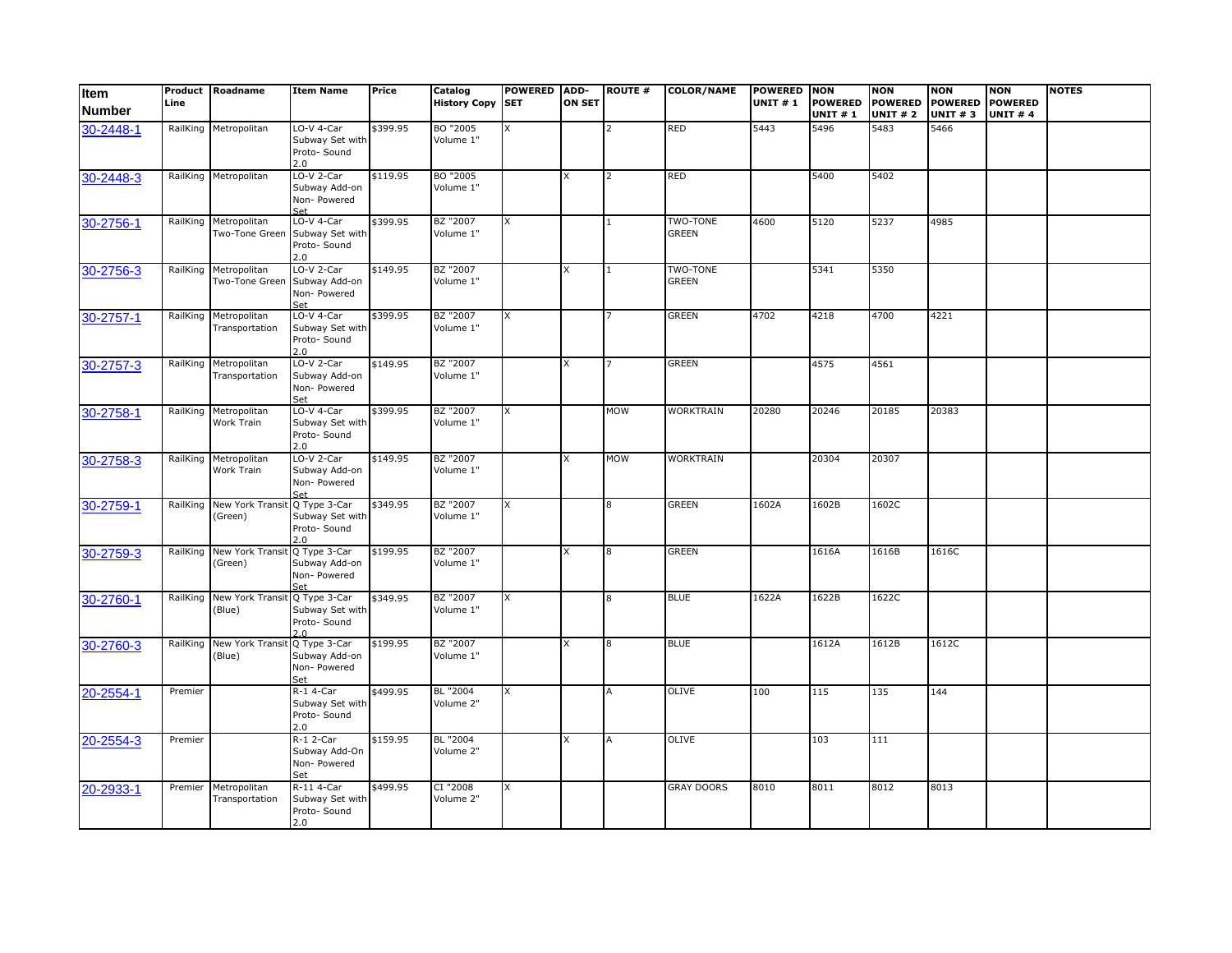| Item<br><b>Number</b> | Product<br>Line | Roadname                                             | <b>Item Name</b>                                     | Price    | Catalog<br><b>History Copy</b> | <b>POWERED</b><br><b>SET</b> | ADD-<br><b>ON SET</b> | <b>ROUTE #</b> | <b>COLOR/NAME</b>  | <b>POWERED NON</b><br><b>UNIT #1</b> | <b>POWERED</b><br><b>UNIT #1</b> | <b>NON</b><br><b>POWERED</b><br><b>UNIT #2</b> | <b>NON</b><br><b>POWERED</b><br><b>UNIT #3</b> | <b>NON</b><br><b>POWERED</b><br><b>UNIT #4</b> | <b>NOTES</b>                                            |
|-----------------------|-----------------|------------------------------------------------------|------------------------------------------------------|----------|--------------------------------|------------------------------|-----------------------|----------------|--------------------|--------------------------------------|----------------------------------|------------------------------------------------|------------------------------------------------|------------------------------------------------|---------------------------------------------------------|
| 20-2933-3             | Premier         | MetropolitanTrar<br>sportation                       | R-11 2-Car<br>Subway Add-On<br>Non-Powered<br>Set    | \$199.95 | CI "2008<br>Volume 2"          |                              |                       |                | <b>GRAY DOORS</b>  |                                      | 8014                             | 8015                                           |                                                |                                                |                                                         |
| 20-2934-1             | Premier         | Metropolitan<br>Transportation                       | R-11 4-Car<br>Subway Set with<br>Proto- Sound<br>2.0 | \$499.95 | CI "2008<br>Volume 2"          | X                            |                       | 3              | <b>BLUE DOORS</b>  | 8016                                 | 8017                             | 8018                                           | 8019                                           |                                                |                                                         |
| 20-2934-3             | Premier         | MetropolitanTra<br>sportation                        | R-11 2-Car<br>Subway Add-On<br>Non-Powered<br>Set    | \$199.95 | CI "2008<br>Volume 2"          |                              |                       | 3              | <b>BLUE DOORS</b>  |                                      | 8014                             | 8015                                           |                                                |                                                | USES SAME NUMBERS<br>AS 20-2933-3 BUT<br>HAS BLUE DOORS |
| 30-2372-0             | RailKing        | Metropolitan<br>Transportation<br>Authority          | R-12 4-Car<br>Subway Set with<br>Loco- Sound         | \$279.95 | BF "2003<br>Volume 1"          | X                            |                       | $\mathbf{1}$   | <b>OFFWHITE</b>    | 5803                                 | 5900                             | 5871                                           | 5952                                           |                                                |                                                         |
| 30-2372-1             | RailKing        | Metropolitan<br>Transportation<br>Authority          | R-12 4-Car<br>Subway Set with<br>Proto-Sound 2.0     | \$349.95 | BF "2003<br>Volume 1"          | X                            |                       |                | <b>OFFWHITE</b>    | 5803                                 | 5900                             | 5871                                           | 5952                                           |                                                |                                                         |
| 30-2372-3             | RailKing        | Metropolitan<br>Transportation<br>Authority          | R-12 2-Car<br>Subway Add-On<br>Non Powered<br>Set    | \$119.95 | BO "2005<br>Volume 1"          |                              |                       | 1              | <b>OFFWHITE</b>    |                                      | 5910                             | 5921                                           |                                                |                                                |                                                         |
| 30-2373-0             | RailKing        | Metropolitan<br>Transportation<br>Authority          | R-12 4-Car<br>Subway Set with<br>Loco- Sound         | \$279.95 | BF "2003<br>Volume 1"          | X                            |                       | $\overline{7}$ | TWO-TONE GRAY 5703 |                                      | 5871                             | 5785                                           | 5802                                           |                                                |                                                         |
| 30-2373-1             | RailKing        | Metropolitan<br>Transportation<br>Authority          | R-12 4-Car<br>Subway Set with<br>Proto- Sound<br>2.0 | \$349.95 | BF "2003<br>Volume 1"          | X                            |                       |                | TWO-TONE GRAY 5703 |                                      | 5871                             | 5785                                           | 5802                                           |                                                |                                                         |
| 30-2373-3             | RailKing        | Metropolitan<br>Transportation<br>Authority          | R-12 2-Car<br>Subway Add-On<br>Non Powered<br>Set    | \$119.95 | BO "2005<br>Volume 1"          |                              | x                     | 7              | TWO-TONE GRAY      |                                      | 5714                             | 5760                                           |                                                |                                                |                                                         |
| 30-2727-1             | RailKing        | Metropolitan<br>Transportation                       | R-12 4-Car<br>Subway Set with<br>Proto- Sound<br>2.0 | \$399.95 | BX "2006<br>Volume 2"          | x                            |                       | 8              | <b>SHUTTLE</b>     | 5757                                 | 5755                             | 5772                                           | 5762                                           |                                                |                                                         |
| 30-2727-3             |                 | RailKing Metropolitan<br>Transportation              | R-12 2-Car<br>Subway Add-On<br>Non Powered<br>Set    | \$149.95 | BX "2006<br>Volume 2"          |                              |                       | 8              | <b>SHUTTLE</b>     |                                      | 5777                             | 5764                                           |                                                |                                                |                                                         |
| 30-2728-1             | RailKing        | Metropolitan<br>Transportation                       | R-12 4-Car<br>Subway Set with<br>Proto-Sound<br>2.0  | \$399.95 | BX "2006<br>Volume 2"          | X                            |                       | <b>MOW</b>     | WORKTRAIN          | 35802                                | 30633                            | 30631                                          | 30630                                          |                                                |                                                         |
| 30-2728-3             | RailKing        | Metropolitan<br>Transportation                       | R-12 2-Car<br>Subway Add-On<br>Non Powered           | \$149.95 | BX "2006<br>Volume 2"          |                              | x                     | <b>MOW</b>     | WORKTRAIN          |                                      | 35804                            | 30632                                          |                                                |                                                |                                                         |
| 30-2211-0             |                 | RailKing Metropolitan<br>Transportation<br>Authority | R-17 4-Car<br>Subway Set with<br>Loco- Sound         | \$279.95 | BB "2001<br>Volume 3"          | X                            |                       | 5              |                    | 6688                                 | 6559                             | 6550                                           | 6890                                           |                                                |                                                         |
| 30-2211-1             | RailKing        | Metropolitan<br>Transportation<br>Authority          | R-17 4-Car<br>Subway Set with<br>Proto- Sound<br>2.0 | \$279.95 | BB "2001<br>Volume 3"          | x                            |                       | 5              |                    | 6688                                 | 6559                             | 6550                                           | 6890                                           |                                                |                                                         |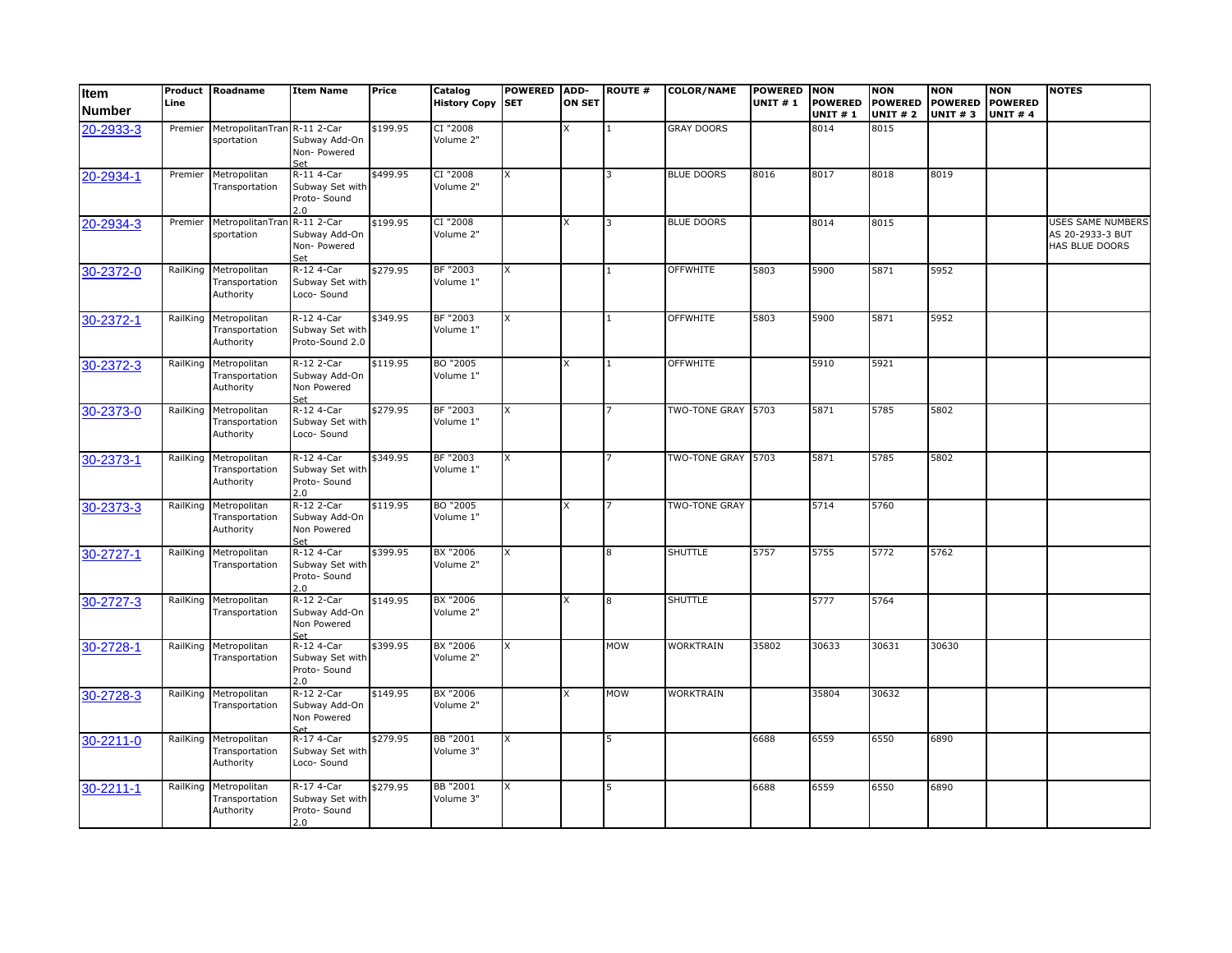| Item<br><b>Number</b> | Line     | Product Roadname                                     | <b>Item Name</b>                                                              | Price    | Catalog<br><b>History Copy SET</b>       | POWERED ADD- | <b>ON SET</b> | <b>ROUTE #</b> | <b>COLOR/NAME</b> | <b>POWERED NON</b><br><b>UNIT #1</b> | <b>POWERED</b><br><b>UNIT #1</b> | <b>NON</b><br><b>POWERED</b><br><b>UNIT # 2</b> | <b>NON</b><br><b>POWERED</b><br><b>UNIT #3</b> | <b>NON</b><br><b>POWERED</b><br><b>UNIT #4</b> | <b>NOTES</b>                                                                                     |
|-----------------------|----------|------------------------------------------------------|-------------------------------------------------------------------------------|----------|------------------------------------------|--------------|---------------|----------------|-------------------|--------------------------------------|----------------------------------|-------------------------------------------------|------------------------------------------------|------------------------------------------------|--------------------------------------------------------------------------------------------------|
| 30-2122-3             | RailKing | Metropolitan<br>Transportation<br>Authority          | R-17 2-Car<br>Subway Add-On<br>Non Powered                                    | \$99.95  | <b>BD</b> "2002<br>Toy Fair<br>Brochure" |              |               |                |                   |                                      | 6500                             | 6899                                            |                                                |                                                |                                                                                                  |
| 30-2273-0             | RailKing | Metropolitan<br>Transportation<br>Authority          | $R-17$<br>Subway Work<br>Train with Loco-<br>Sound                            | \$279.95 | BD "2002<br>Toy Fair<br>Brochure"        | X            |               | <b>MOW</b>     | <b>WORKTRAIN</b>  |                                      | 36740                            |                                                 |                                                |                                                | NON-POWERED ITEM<br># 30-2273C FROM<br><b>SET</b>                                                |
| 30-2273-1             | RailKing | Metropolitan<br>Transportation<br>Authority          | $R - 17$<br>Subway Work<br>Train with Proto-<br>Sound $2.0$                   | \$349.95 | BD "2002<br>Toy Fair<br>Brochure"        | X            |               | <b>MOW</b>     | <b>WORKTRAIN</b>  |                                      | 36740                            |                                                 |                                                |                                                | NON-POWERED ITEM<br># 30-2273C FROM<br><b>SET</b>                                                |
| 30-2273-3             |          | RailKing Metropolitan<br>Transportation<br>Authority | R-17 2-Car<br>Subway Add-On<br>Non Powered<br>Set                             | \$99.95  | BJ "2004<br>Volume 1"                    |              | x             | <b>MOW</b>     | <b>WORKTRAIN</b>  |                                      | 36895                            | 36896                                           |                                                |                                                |                                                                                                  |
| 30-2273-4             | RailKing | Metropolitan<br>Transportation<br>Authority          | R-17 1-Car<br>Subway Add-On<br>Non Powered<br>Set                             | \$49.95  | BF "2003<br>Volume 1"                    |              | x             | <b>MOW</b>     | <b>WORKTRAIN</b>  |                                      | RD339                            |                                                 |                                                |                                                |                                                                                                  |
| 30-2391-0             |          | RailKing MTA - Graffiti                              | R-17 4-Car<br>Subway Set with<br>Loco- Sound                                  | \$299.95 | BG "2003<br>Volume 2"                    | X            |               |                | <b>GRAFFITI</b>   | 6630                                 | 6604                             | 6640                                            | 6663                                           |                                                |                                                                                                  |
| 30-2391-1             |          | RailKing MTA - Graffiti                              | R-17 4-Car<br>Subway Set with<br>Proto- Sound<br>2.0                          | \$379.95 | <b>BG "2003</b><br>Volume 2"             | X            |               |                | <b>GRAFFITI</b>   | 6630                                 | 6604                             | 6640                                            | 6663                                           |                                                |                                                                                                  |
| 30-2391-3             | RailKing | MTA - Graffiti                                       | R-17 2-Car<br>Subway Add-On<br>Non Powered<br>Set                             | \$99.95  | <b>BG "2003</b><br>Volume 2"             |              | x             | 5              | <b>GRAFFITI</b>   |                                      | 6669                             | 6671                                            |                                                |                                                |                                                                                                  |
| 30-2392-0             |          | RailKing MTA - Redbird                               | R-17 4-Car<br>Subway Set with<br>Loco- Sound                                  | \$299.95 | <b>BG "2003</b><br>Volume 2"             | X            |               | 6              | <b>REDBIRD</b>    | 6511                                 | 6707                             | 6740                                            | 6889                                           |                                                |                                                                                                  |
| 30-2392-1             |          | RailKing MTA - Redbird                               | R-17 4-Car<br>Subway Set with<br>Proto- Sound<br>2.0                          | \$379.95 | <b>BG "2003</b><br>Volume 2"             | X            |               | 6              | <b>REDBIRD</b>    | 6511                                 | 6707                             | 6740                                            | 6889                                           |                                                |                                                                                                  |
| 30-2392-3             |          | RailKing MTA - Redbird                               | R-17 2-Car<br>Subway Add-On<br>Non Powered<br>Set                             | \$99.95  | <b>BG "2003</b><br>Volume 2"             |              | x             |                | <b>REDBIRD</b>    |                                      | 6749                             | 6861                                            |                                                |                                                |                                                                                                  |
| 30-4122-1             | RailKing | MLB - New York<br>Yankees™                           | R-17 2-Car<br>Subway R-T-R<br>Passenger Train<br>Set with Proto-<br>Sound 2.0 | \$349.95 | BK "2004<br>RTR Catalog"                 | X.           |               |                | YANKEES           |                                      | 2000                             | 2000                                            |                                                |                                                | <b>AVAILABLE FOR</b><br>SEPARATE SALE:<br>POWERED #<br>30-4122-1; NON-<br>POWERED<br>#30-4122-1a |
| 30-2417-3             | RailKing | MLB - New York<br>Yankees™                           | R-17 2-Car<br>Subway Add-On<br>Non Powered<br>Set                             | \$119.95 | BL "2004<br>Volume 2"                    |              | x             |                | <b>YANKEES</b>    |                                      | 2000                             | 2000                                            |                                                |                                                |                                                                                                  |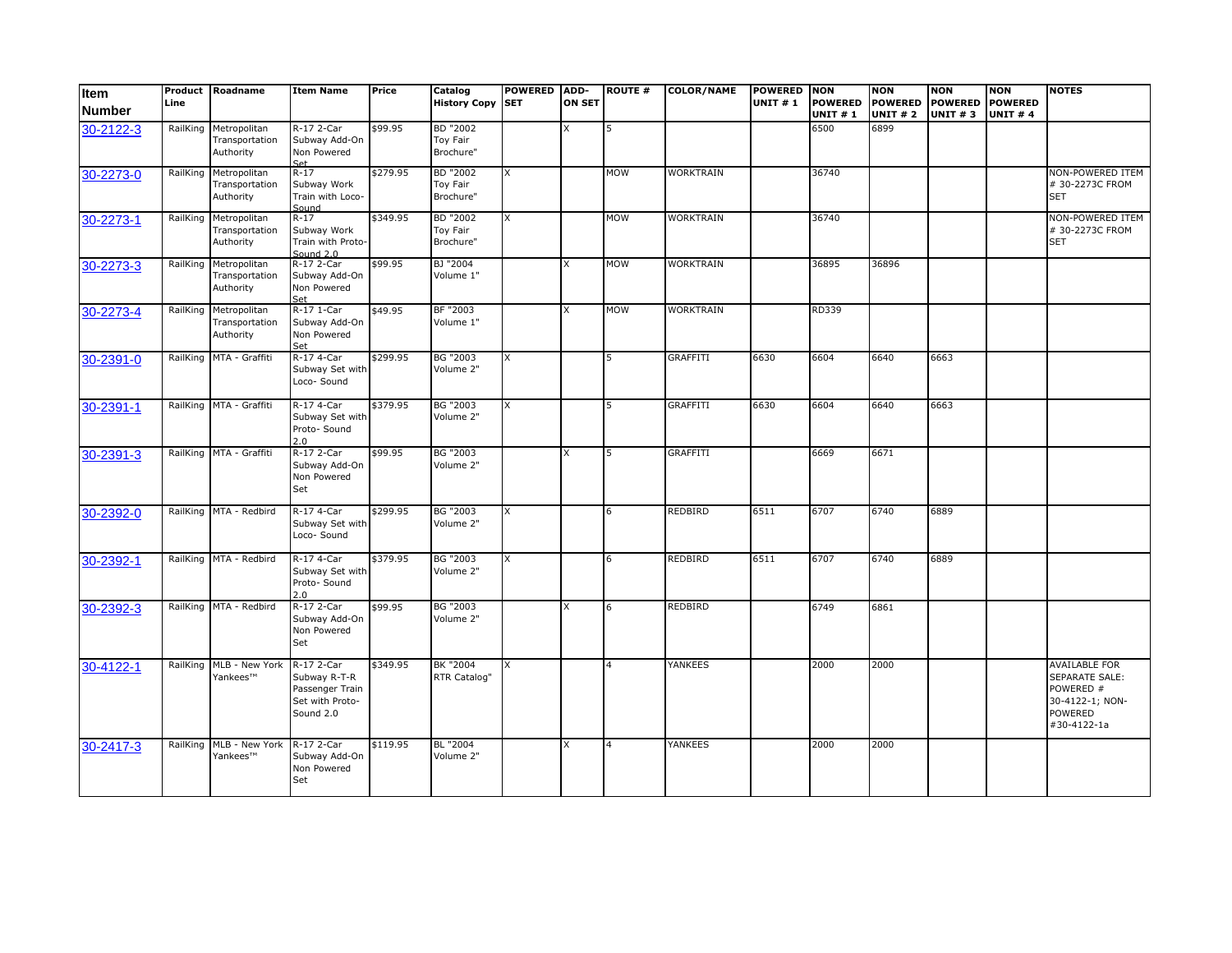| Item          | Product<br>Line | Roadname                                    | <b>Item Name</b>                                                              | Price    | Catalog<br>History Copy SET              | <b>POWERED</b> | ADD-<br><b>ON SET</b> | <b>ROUTE #</b> | <b>COLOR/NAME</b>   | <b>POWERED NON</b><br><b>UNIT #1</b> | <b>POWERED</b> | <b>NON</b><br><b>POWERED</b> | <b>NON</b><br><b>POWERED</b> | <b>NON</b><br><b>POWERED</b> | <b>NOTES</b>                                                                                     |
|---------------|-----------------|---------------------------------------------|-------------------------------------------------------------------------------|----------|------------------------------------------|----------------|-----------------------|----------------|---------------------|--------------------------------------|----------------|------------------------------|------------------------------|------------------------------|--------------------------------------------------------------------------------------------------|
| <b>Number</b> |                 |                                             |                                                                               |          |                                          |                |                       |                |                     |                                      | <b>UNIT #1</b> | <b>UNIT # 2</b>              | <b>UNIT #3</b>               | <b>UNIT #4</b>               |                                                                                                  |
| 30-4123-1     | RailKing        | MLB - New York<br>Mets™                     | R-17 2-Car<br>Subway R-T-R<br>Passenger Train<br>Set with Proto-<br>Sound 2.0 | \$349.95 | BK "2004<br>RTR Catalog"                 | X              |                       |                | <b>METS</b>         | 2000                                 | 2000           |                              |                              |                              | AVAILABLE FOR<br><b>SEPARATE SALE:</b><br>POWERED #<br>30-4123-1; NON-<br>POWERED<br>#30-4123-1a |
| 30-2418-3     |                 | RailKing MLB - New York<br>Mets™            | R-17 2-Car<br>Subway Add-On<br>Non Powered<br>Set                             | \$119.95 | BL "2004<br>Volume 2"                    |                |                       |                | <b>METS</b>         |                                      | 2000           | 2000                         |                              |                              |                                                                                                  |
| 30-2198-0     | RailKing        | Metropolitan<br>Transportation<br>Authority | R-21 4-Car<br>Subway Set with<br>Loco- Sound                                  | \$199.95 | AW "2000<br>Volume 2 -<br>RailKing       | X              |                       |                | <b>REDBIRD</b>      | 7090                                 | 7111           | 7110                         | 7092                         |                              |                                                                                                  |
| 30-2198-1     | RailKing        | Metropolitan<br>Transportation<br>Authority | R-21 4-Car<br>Subway Set with<br>Proto- Sound<br>2.0                          | \$299.95 | AW "2000<br>Volume 2 -<br>RailKing       | X              |                       |                | <b>REDBIRD</b>      | 7090                                 | 7111           | 7110                         | 7092                         |                              |                                                                                                  |
| 30-2198-3     | RailKing        | Metropolitan<br>Transportation<br>Authority | R-21 2-Car<br>Subway Add-On<br>Non Powered<br>Set                             | \$99.95  | <b>BD "2002</b><br>Toy Fair<br>Brochure" |                | X                     | $\overline{2}$ | <b>REDBIRD</b>      |                                      | 7050           | 7299                         |                              |                              |                                                                                                  |
| 30-2446-0     | RailKing        | Metropolitan<br>Transportation<br>Authority | R-26 4-Car<br>Subway Set with<br>Loco- Sound                                  | \$299.95 | BL "2004<br>Volume 2"                    | X              |                       |                | <b>OLIVE</b>        | 7840                                 | 7841           | 7820                         |                              |                              |                                                                                                  |
| 30-2446-1     | RailKing        | Metropolitan<br>Transportation<br>Authority | R-26 4-Car<br>Subway Set with<br>Proto- Sound<br>2.0                          | \$399.95 | BL "2004<br>Volume 2"                    | X              |                       |                | <b>OLIVE</b>        | 7840                                 | 7841           | 7820                         | 7821                         |                              |                                                                                                  |
| 30-2446-3     | RailKing        | Metropolitan<br>Transportation<br>Authority | R-26 2-Car<br>Subway Add-On<br>Non Powered<br>Set                             | \$99.95  | BL "2004<br>Volume 2"                    |                | x                     | 6              | OLIVE               |                                      | 7750           | 7751                         |                              |                              |                                                                                                  |
| 20-2283-1     | Premier         | Metropolitan<br>Transportation<br>Authority | R-32 4-Car<br>Subway Set with<br>Proto- Sound<br>2.0                          | \$499.95 | AZ "2001<br>Volume 1"                    | X              |                       | N              |                     | 3850                                 | 3851           | 3858                         | 3859                         |                              |                                                                                                  |
| 20-6637       | Premier         | Metropolitan<br>Transportation<br>Authority | R-32 2-Car<br>Add-On Non<br>Powered<br>Subway Set                             | \$149.95 | BE "2002<br>Volume 2"                    |                | x                     | N              |                     |                                      | 3852           | 3853                         |                              |                              | FIRST ISSUE OF 2-<br>PAK                                                                         |
| 20-2283-3     | Premier         | Metropolitan<br>Transportation<br>Authority | R-32 2-Car<br>Add-On Non<br>Powered<br>Subway Set                             | \$149.95 | BJ "2004<br>Volume 1"                    |                |                       |                |                     |                                      | 3650           | 3651                         |                              |                              | SECOND ISSUE OF 2-<br>PAK                                                                        |
| 20-80005A     | Premier         | Metropolitan<br>Transportation<br>Authority | R-32 4-Car<br>Subway Set with<br>Proto- Sound<br>2.0                          | \$499.95 | ΖZ<br>"Uncataloged<br>Items"             | X              |                       | D              | <b>GRAFFITI</b>     | 3784                                 | 3785           | 3792                         | 3793                         |                              | <b>DEALER</b><br>APPRECIATION<br>PROGRAM                                                         |
| 30-2274-0     | RailKing        | Metropolitan<br>Transportation<br>Authority | R-36 4-Car<br>Subway Set with<br>Loco- Sound                                  | \$279.95 | BD "2002<br>Toy Fair<br>Brochure"        | X              |                       |                | <b>WORLD'S FAIR</b> | 9750                                 | 9751           | 9624                         | 9625                         |                              |                                                                                                  |
| 30-2274-1     | RailKing        | Metropolitan<br>Transportation<br>Authority | R-36 4-Car<br>Subway Set with<br>Proto- Sound<br>2.0                          | \$349.95 | BD "2002<br>Toy Fair<br>Brochure"        | X              |                       |                | <b>WORLD'S FAIR</b> | 9750                                 | 9751           | 9624                         | 9625                         |                              |                                                                                                  |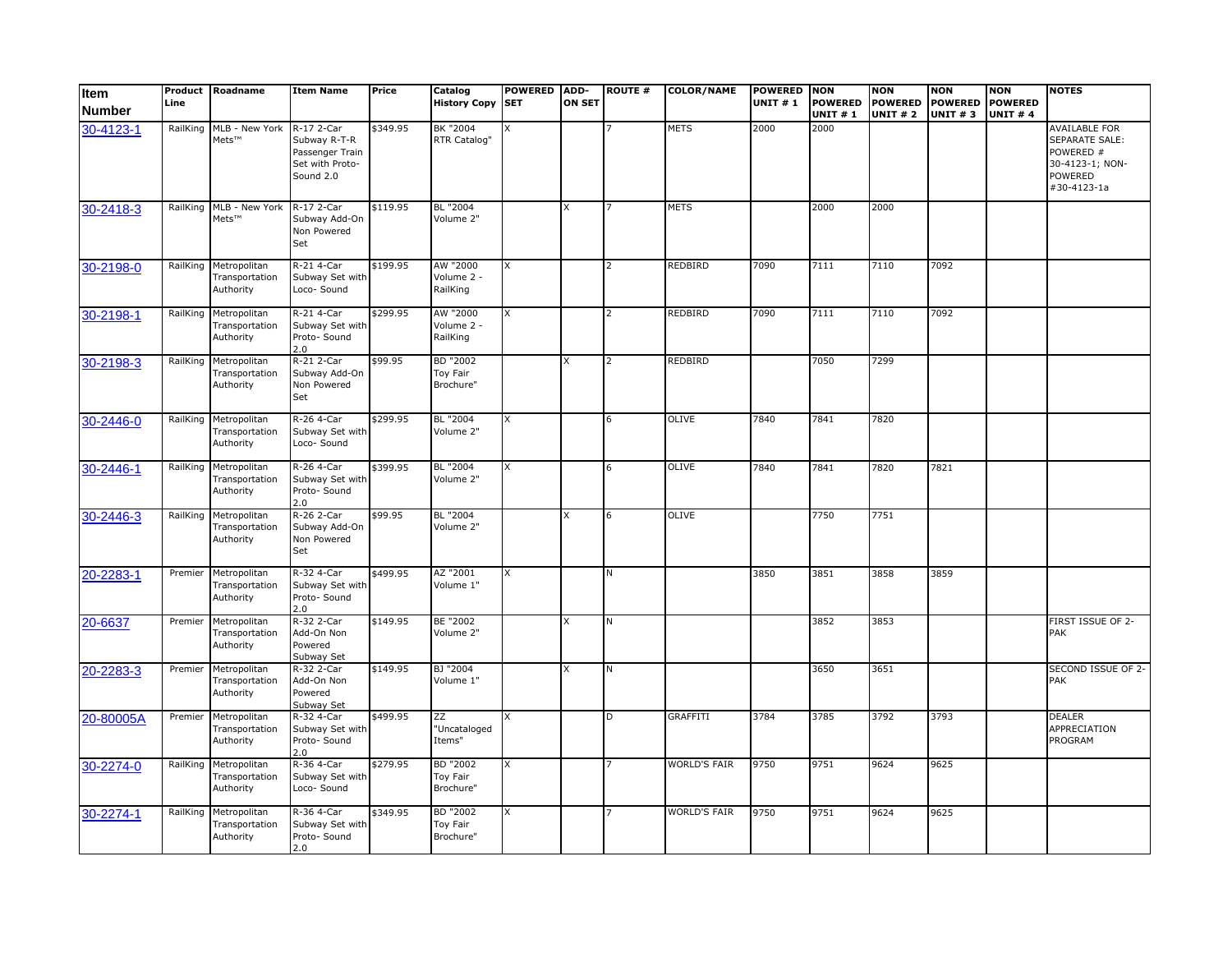| <b>Item</b><br><b>Number</b> | Product<br>Line | Roadname                                             | <b>Item Name</b>                                         | Price    | Catalog<br><b>History Copy</b>               | <b>POWERED</b><br><b>SET</b> | ADD-<br><b>ON SET</b> | <b>ROUTE #</b>          | <b>COLOR/NAME</b>   | POWERED NON<br><b>UNIT #1</b> | <b>POWERED</b><br><b>UNIT #1</b> | <b>NON</b><br><b>POWERED</b><br><b>UNIT #2</b> | <b>NON</b><br><b>POWERED</b><br><b>UNIT #3</b> | <b>NON</b><br><b>POWERED</b><br><b>UNIT #4</b> | <b>NOTES</b> |
|------------------------------|-----------------|------------------------------------------------------|----------------------------------------------------------|----------|----------------------------------------------|------------------------------|-----------------------|-------------------------|---------------------|-------------------------------|----------------------------------|------------------------------------------------|------------------------------------------------|------------------------------------------------|--------------|
| 30-2274-3                    | RailKing        | Metropolitan<br>Transportation<br>Authority          | R-36 2-Car<br>Subway Add-On<br>Non Powered<br>Set        | \$99.95  | BJ "2004<br>Volume 1"                        |                              |                       |                         | <b>WORLD'S FAIR</b> |                               | 9628                             | 9629                                           |                                                |                                                |              |
| 20-2717-1                    | Premier         |                                                      | R-40 4-Car<br>Subway Set with<br>Proto-Sound<br>2.0      | \$499.95 | BX "2006<br>Volume 2"                        | X                            |                       |                         |                     | 4360                          | 4203                             | 4202                                           | 4361                                           |                                                |              |
| 20-2717-3                    | Premier         |                                                      | R-40 2-Car<br>Subway Add-On<br>Non- Powered<br>Set       | \$199.95 | BX "2006<br>Volume 2"                        |                              | X                     |                         |                     |                               | 4210                             | 4211                                           |                                                |                                                |              |
| 30-2122-0                    |                 | RailKing Metropolitan<br>Transportation<br>Authority | R-42 4-Car<br>Subway Set                                 | \$199.95 | AN "1998<br>Volume 1 -<br><b>BNSF Dash9"</b> | X                            |                       | D                       |                     | 4714                          | 4715                             | 4698                                           | 4699                                           |                                                |              |
| 30-2122-1                    | RailKing        | Metropolitan<br>Transportation<br>Authority          | R-42 4-Car<br>Subway Set with<br>Proto 1                 | \$299.95 | AN "1998<br>Volume 1 -<br><b>BNSF Dash 9</b> | X                            |                       | D                       |                     | 4714                          | 4715                             | 4698                                           | 4699                                           |                                                |              |
| 30-2161                      | RailKing        | Metropolitan<br>Transportation<br>Authority          | R-42 2-Car<br>Subway Add-On<br>Non Powered<br>Set        | \$79.95  | AR "1999<br>Volume 2 -<br>Berkshire"         |                              |                       | D                       |                     |                               | 4550                             | 4551                                           |                                                |                                                |              |
| 30-2162-0                    |                 | RailKing Metropolitan<br>Transportation<br>Authority | R-42 4-Car<br>Subway Set                                 | \$199.95 | AR "1999<br>Volume 2 -<br>Berkshire"         | X                            |                       | E.                      |                     | 4824                          | 4825                             | 4904                                           | 4905                                           |                                                |              |
| 30-2162-1                    |                 | RailKing Metropolitan<br>Transportation<br>Authority | R-42 4-Car<br>Subway Set with<br>Proto 1                 | \$299.95 | AR "1999<br>Volume 2 -<br>Berkshire"         | $\overline{X}$               |                       | E.                      |                     | 4824                          | 4825                             | 4904                                           | 4905                                           |                                                |              |
| 30-2163                      | RailKing        | Metropolitan<br>Transportation<br>Authority          | R-42 2-Car<br>Subway Add-On<br>Non Powered<br>Set        | \$79.95  | AR "1999<br>Volume 2 -<br>Berkshire"         |                              |                       | E.                      |                     |                               | 4600                             | 4601                                           |                                                |                                                |              |
| 30-2671-1                    | RailKing        |                                                      | R-62 4-Car<br>Subway Set with<br>Proto- Sound<br>2.0     | \$399.95 | BV "2006<br>Volume 1"                        | x                            |                       | 4                       |                     | 1457                          | 1458                             | 1459                                           | 1460                                           |                                                |              |
| 30-2671-3                    | RailKing        |                                                      | R-62 2-Car<br>Subway Add-On<br>Non- Powered<br>Set       | \$119.95 | BV "2006<br>Volume 1"                        |                              | x                     | $\overline{\mathbf{4}}$ |                     |                               | 1456                             | 1461                                           |                                                |                                                |              |
| 30-2797-1                    |                 | RailKing Metropolitan<br>Transportation              | $R-142A$<br>5-Car Subway<br>Set with Proto-<br>Sound 2.0 | \$449.95 | CD "2007<br>Volume 2"                        | X                            |                       | 6                       |                     | 7401                          | 7402                             | 7403                                           | 7404                                           | 7405                                           |              |
| 30-2797-3                    |                 | RailKing Metropolitan<br>Transportation              | R-142A<br>2-Car Subway<br>Add-On Non-<br>Powered Set     | \$149.95 | CD "2007<br>Volume 2"                        |                              | x                     | 6                       |                     |                               | 7407                             | 7408                                           |                                                |                                                |              |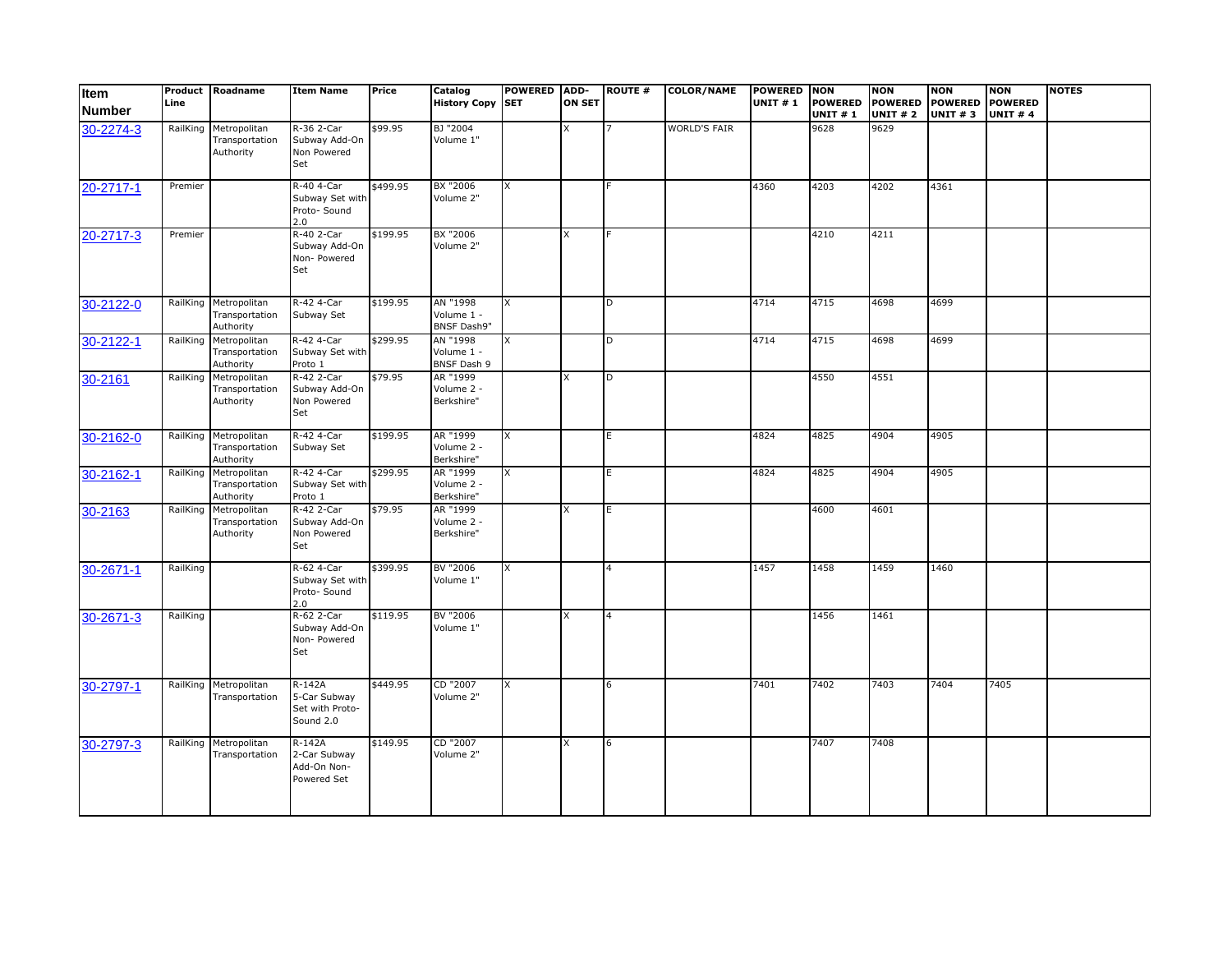| Item<br><b>Number</b> | Product<br>Line | Roadname                                             | <b>Item Name</b>                                       | Price    | Catalog<br><b>History Copy SET</b> | <b>POWERED</b> | ADD-<br><b>ON SET</b> | <b>ROUTE #</b> | <b>COLOR/NAME</b>   | <b>POWERED NON</b><br><b>UNIT #1</b> | <b>POWERED</b><br><b>UNIT #1</b> | <b>NON</b><br><b>POWERED</b><br><b>UNIT # 2</b> | <b>NON</b><br><b>UNIT #3</b> | <b>NON</b><br>POWERED POWERED<br><b>UNIT #4</b> | <b>NOTES</b>                                                                                          |
|-----------------------|-----------------|------------------------------------------------------|--------------------------------------------------------|----------|------------------------------------|----------------|-----------------------|----------------|---------------------|--------------------------------------|----------------------------------|-------------------------------------------------|------------------------------|-------------------------------------------------|-------------------------------------------------------------------------------------------------------|
| 30-20105-1            | RailKing        | Metropolitan<br>Transportation                       | R-36 4-Car<br>Subway Set<br>w/Proto- Sound<br>3.0      | \$429.95 | DK "2012<br>Volume 1"              | X              |                       |                | <b>WORLD'S FAIR</b> | 9376                                 | 9377                             | 9380                                            | 9381                         |                                                 | ONLY OFFERED AS A<br>4-CAR SET, NO 2-CAR<br>ADD- ON SCHEDULED<br>AS YET-SEE<br>20-98868 &<br>20-98869 |
| 30-20181-1            |                 | RailKing Metropolitan<br>Transportation<br>Authority | R-17 4-Car<br>Subway Set<br>w/Proto- Sound<br>3.0      | \$459.95 | DU "2013<br>Volume 2"              | X              |                       | 6              | OLIVE               | 6525                                 | 6648                             | 6717                                            | 6773                         |                                                 | WAS SUPPOSED TO<br>BE IN THE "RED<br><b>BIRD" COLOR</b><br><b>SCHEME</b>                              |
| 30-20181-3            | RailKing        | Metropolitan<br>Transportation<br>Authority          | R-17 2-Car<br>Subway ADD-On<br>Non Powered<br>Set      | \$149.95 | DU "2013<br>Volume 2"              | X              |                       |                | <b>OLIVE</b>        | 6536                                 | 6841                             |                                                 |                              |                                                 | WAS SUPPOSED TO<br>BE IN THE "RED<br><b>BIRD" COLOR</b><br><b>SCHEME</b>                              |
| 30-20182-1            |                 | RailKing Metropolitan<br>Transportation<br>Authority | R-17 4-Car<br>Subway Set<br>w/Proto- Sound<br>3.0      | \$459.95 | DU "2013<br>Volume 2"              | X              |                       |                | <b>BLUE/SILVER</b>  | 6572                                 | 6590                             | 6753                                            | 6810                         |                                                 |                                                                                                       |
| 30-20182-3            | RailKing        | Metropolitan<br>Transportation<br>Authority          | R-17 2-Car<br>Subway Add-On<br>Non Powered<br>Set      | \$149.95 | DU "2013<br>Volume 2"              | x              |                       |                | <b>BLUE/SILVER</b>  | 6815                                 | 6601                             |                                                 |                              |                                                 |                                                                                                       |
| 30-20191-1            | RailKing        | Metropolitan<br>Transportation<br>Authority          | R-142A 4<br>Car Subway Set<br>with Proto-<br>Sound 3.0 | \$459.95 | DU "2013<br>Volume 2"              | X              |                       |                |                     | 7256                                 | 7257                             | 7259                                            | 7260                         |                                                 |                                                                                                       |
| 30-20191-3            | RailKing        | Metropolitan<br>Transportation<br>Authority          | $R-142A$<br>2-Car Subway<br>Add-On Non<br>Powered Set  | \$149.95 | DU "2013<br>Volume 2"              | X              |                       |                |                     | 7258                                 | 7762                             |                                                 |                              |                                                 |                                                                                                       |
| 30-20254-1            | RailKing        | Metropolitan<br>Transportation<br>Authority          | R-26 4-Car<br>Subway Set with<br>Proto- Sound<br>3.0   | \$469.95 | EB "2014<br>Volume 2"              | X              |                       |                | <b>REDBIRD</b>      | 7804                                 | 7805                             | 7834                                            | 7835                         |                                                 |                                                                                                       |
| 30-20254-3            | RailKing        | Metropolitan<br>Transportation<br>Authority          | R-26 2-Car<br>Subway Add-On<br>Non Powered<br>Set      | \$159.95 | EB "2014<br>Volume 2"              |                | X                     |                | <b>REDBIRD</b>      | 7900                                 | 7901                             |                                                 |                              |                                                 |                                                                                                       |
| 30-20255-1            |                 | RailKing Metropolitan<br>Transportation<br>Authority | R-26 4-Car<br>Subway Set with<br>Proto- Sound<br>3.0   | \$469.95 | EB "2014<br>Volume 2"              | X              |                       |                | <b>BLUE/SILVER</b>  | 7782                                 | 7783                             | 7958                                            | 7959                         |                                                 |                                                                                                       |
| 30-20255-3            | RailKing        | Metropolitan<br>Transportation<br>Authority          | R-26 2-Car<br>Subway Add-On<br>Non Powered<br>Set      | \$159.95 | EB "2014<br>Volume 2"              |                | x                     |                | <b>BLUE/SILVER</b>  | 7776                                 | 7777                             |                                                 |                              |                                                 |                                                                                                       |
| 30-20395-1            | RailKing        | Metropolitan<br>Transportation<br>Authority          | LO-V 4-Car<br>Subway Set with<br>Proto- Sound<br>3.0   | \$479.95 | EN "2016<br>Volume 2"              | X              |                       |                | <b>GREEN</b>        | 4792                                 | 4810                             | 5208                                            | 5450                         |                                                 |                                                                                                       |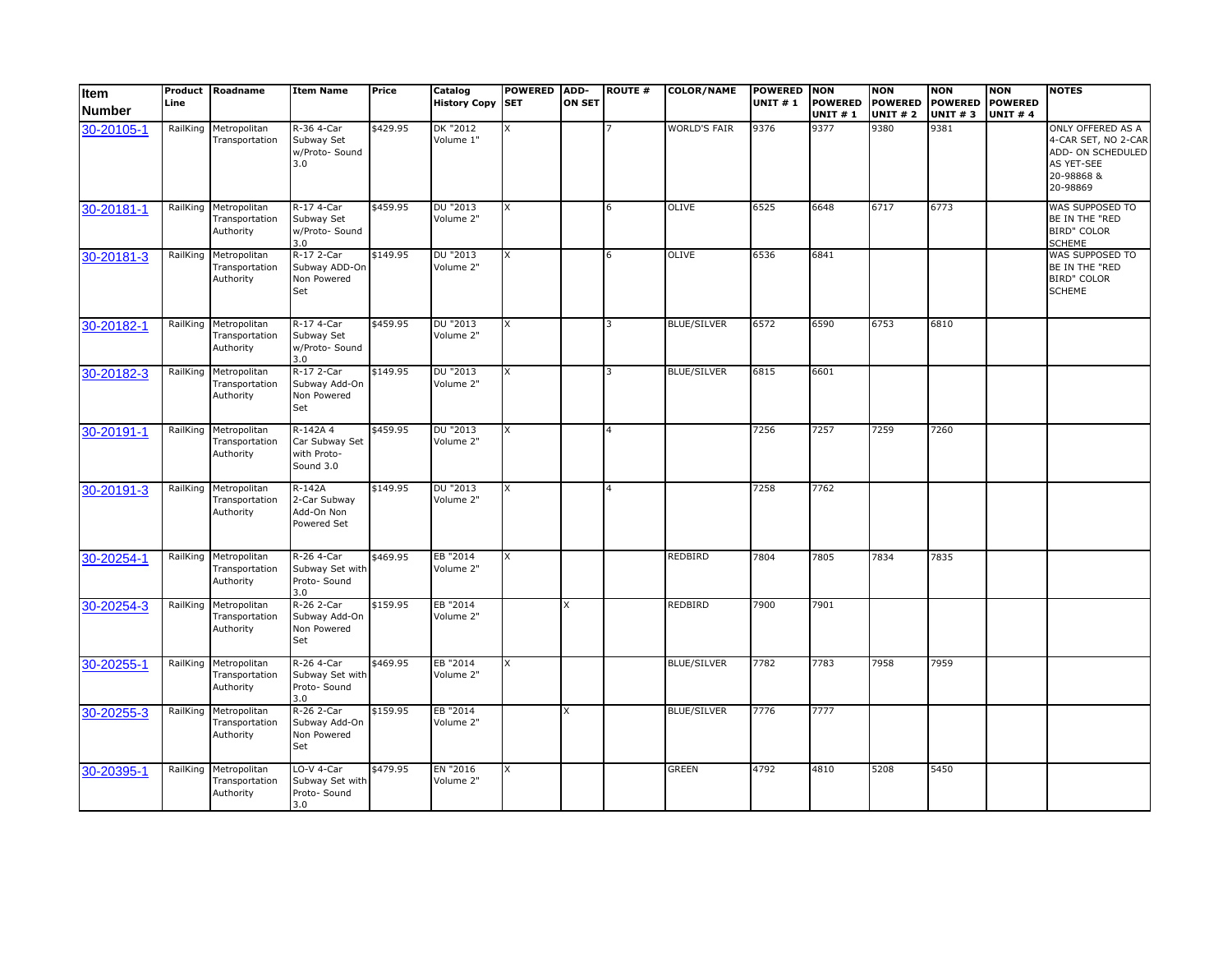| Item<br><b>Number</b> | Line             | Product Roadname                                     | <b>Item Name</b>                                             | Price    | <b>Catalog</b><br><b>History Copy SET</b> | <b>POWERED</b> | ADD-<br><b>ON SET</b> | <b>ROUTE #</b> | <b>COLOR/NAME</b>                                  | <b>POWERED</b><br><b>UNIT #1</b> | <b>NON</b><br><b>POWERED</b><br>UNIT # 1 | <b>NON</b><br><b>POWERED</b><br><b>UNIT # 2</b> | <b>NON</b><br><b>POWERED</b><br><b>UNIT #3</b> | <b>NON</b><br><b>POWERED</b><br><b>UNIT #4</b> | <b>NOTES</b> |
|-----------------------|------------------|------------------------------------------------------|--------------------------------------------------------------|----------|-------------------------------------------|----------------|-----------------------|----------------|----------------------------------------------------|----------------------------------|------------------------------------------|-------------------------------------------------|------------------------------------------------|------------------------------------------------|--------------|
| 30-20395-3            |                  | RailKing Metropolitan<br>Transportation<br>Authority | LO-V 2-Car<br>Subway Add-On<br>Non Powered<br>Set            | \$159.95 | EN "2016<br>Volume 2"                     |                | x                     |                | <b>GREEN</b>                                       | 5303                             | 5323                                     |                                                 |                                                |                                                |              |
| 30-20396-1            |                  | RailKing Metropolitan<br>Transportation<br>Authority | LO-V 4-Car<br>Subway Set with<br>Proto- Sound<br>3.0         | \$479.95 | EN "2016<br>Volume 2"                     | X              |                       |                | <b>RED</b>                                         | 4037                             | 4075                                     | 4102                                            | 4060                                           |                                                |              |
| 30-20396-3            | RailKing         | Metropolitan<br>Transportation<br>Authority          | LO-V 2-Car<br>Subway Add-On<br>Non Powered<br>Set            | \$159.95 | EN "2016<br>Volume 2"                     |                | X                     |                | <b>RED</b>                                         | 4200                             | 7777                                     |                                                 |                                                |                                                |              |
| 20-20694-1            |                  | Premier Metropolitan<br>Transportation<br>Authority  | R-11 4-Car<br>Subway Set with<br>Proto- Sound<br>3.0         | \$629.95 | EB "2016<br>Volume 2"                     | X              |                       |                |                                                    |                                  |                                          |                                                 |                                                |                                                |              |
| 20-20694-3            | Premier          | Metropolitan<br>Transportation<br>Authority          | R-11 2-Car<br>Subway Set Add-<br>On Non-<br>Powered          | \$219.95 | EN "2016<br>Volume 2"                     |                | X                     |                |                                                    |                                  |                                          |                                                 |                                                |                                                |              |
| 30-20427-1            |                  | RailKing Metropolitan<br>Transportation<br>Authority | Q Type 3-Car<br>Subway Set with<br>Proto- Sound<br>3.0       | \$439.95 | ES "2017<br>Volume 1"                     | X              |                       |                | <b>BLUE</b>                                        |                                  |                                          |                                                 |                                                |                                                |              |
| 30-20427-3            | RailKing         | Metropolitan<br>Transportation<br>Authority          | Q Type 3-Car<br>Subway Add-on<br>Non- Powered<br>Set         | \$219.95 | ES "2017<br>Volume 1"                     |                | X                     |                | <b>BLUE</b>                                        |                                  |                                          |                                                 |                                                |                                                |              |
| 30-20428-1            |                  | RailKing Metropolitan<br>Transportation<br>Authority | Q Type 3-Car<br>Subway Set with<br>Proto- Sound<br>3.0       | \$439.95 | ES "2017<br>Volume 1"                     | X              |                       |                | <b>GREEN</b>                                       |                                  |                                          |                                                 |                                                |                                                |              |
| 30-20428-3            |                  | RailKing Metropolitan<br>Transportation<br>Authority | Q Type 3-Car<br>Subway Add-on<br>Non- Powered<br>Set         | \$219.95 | ES "2017<br>Volume 1"                     |                | X                     |                | <b>GREEN</b>                                       |                                  |                                          |                                                 |                                                |                                                |              |
| 30-2888-1             | RailKing Chicago |                                                      | 6200 Series 4-<br>Car Subway Set<br>with Proto-<br>Sound 2.0 | \$399.95 | CN "2009<br>Volume 1"                     | X              |                       |                | <b>GREEN/WHITE</b><br><b>ROOF</b>                  | 6209                             | 6210                                     | 6357                                            | 6358                                           |                                                |              |
| 30-2888-3             | RailKing Chicago |                                                      | 6200 Series 2-<br>Car Subway Add-<br>On Non-<br>Powered Set  | \$149.95 | CN "2009<br>Volume 1"                     |                | X                     |                | <b>GREEN/WHITE</b><br><b>ROOF</b>                  |                                  | 6341                                     | 6342                                            |                                                |                                                |              |
| 30-2889-1             | RailKing Chicago |                                                      | 6200 Series 4-<br>Car Subway Set<br>with Proto-<br>Sound 2.0 | \$399.95 | CN "2009<br>Volume 1"                     | X              |                       |                | <b>GREEN/GREEN</b><br>ROOF/WHITE<br>/ORANGE STRIPE | 6221                             | 6222                                     | 6223                                            | 6224                                           |                                                |              |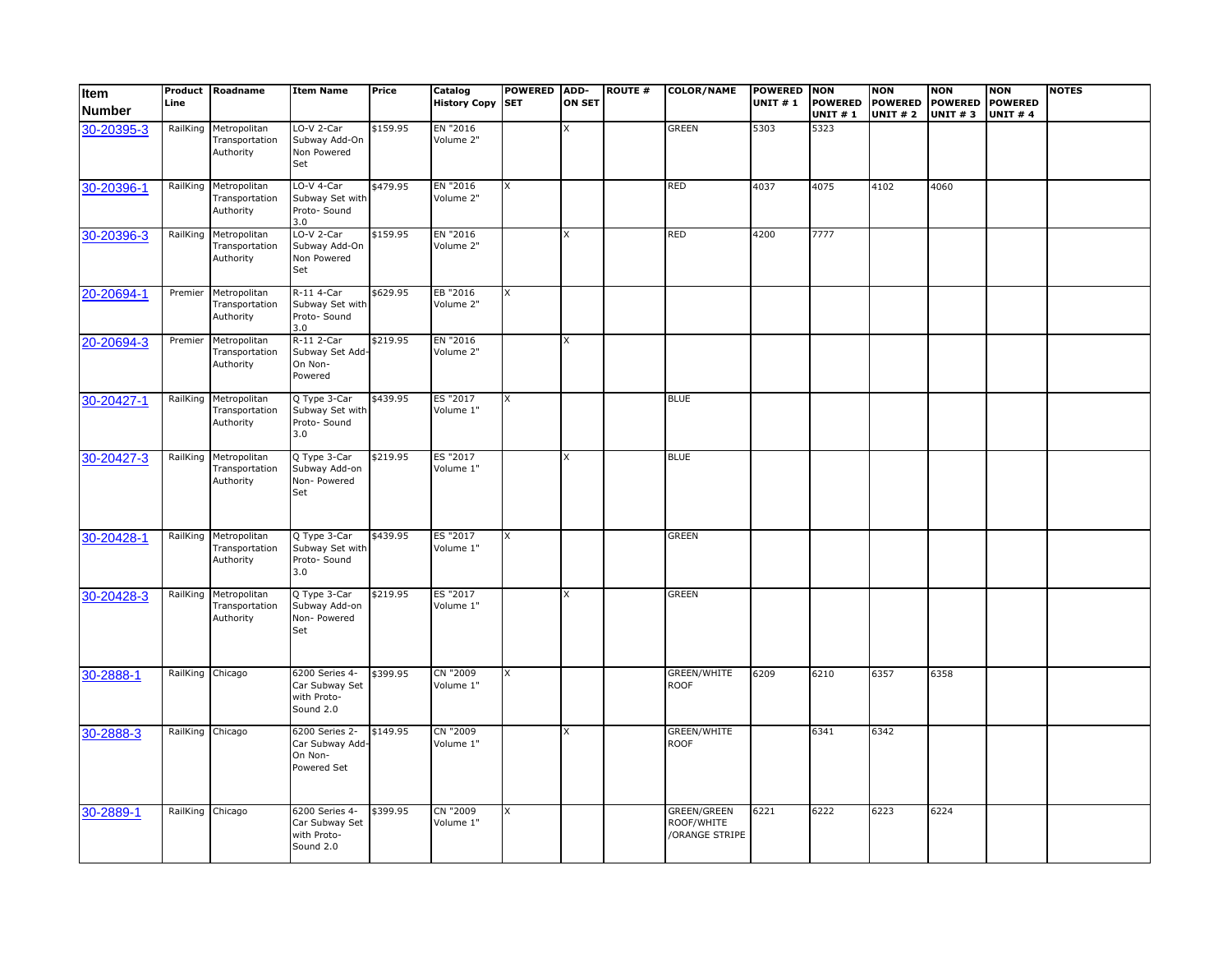| Item<br><b>Number</b> | Line     | <b>Product Roadname</b>                              | <b>Item Name</b>                                            | Price    | Catalog<br><b>History Copy SET</b> | <b>POWERED</b> | ADD-<br><b>ON SET</b> | <b>ROUTE #</b> | <b>COLOR/NAME</b>                                  | POWERED NON<br><b>UNIT #1</b> | <b>POWERED</b><br><b>UNIT #1</b> | <b>NON</b><br><b>POWERED</b><br><b>UNIT # 2</b> | <b>NON</b><br><b>POWERED</b><br><b>UNIT #3</b> | <b>NON</b><br><b>POWERED</b><br><b>UNIT #4</b> | <b>NOTES</b>         |
|-----------------------|----------|------------------------------------------------------|-------------------------------------------------------------|----------|------------------------------------|----------------|-----------------------|----------------|----------------------------------------------------|-------------------------------|----------------------------------|-------------------------------------------------|------------------------------------------------|------------------------------------------------|----------------------|
| 30-2889-3             | RailKing | Chicago                                              | 6200 Series 2-<br>Car Subway Add-<br>On Non-<br>Powered Set | \$149.95 | CN "2009<br>Volume 1"              |                | x                     |                | <b>GREEN/GREEN</b><br>ROOF/WHITE<br>/ORANGE STRIPE |                               | 6225                             | 6226                                            |                                                |                                                |                      |
| 20-20631-1            | Premier  | Metropolitan<br>Transportation<br>Authority          | R-32 4-Car<br>Subway Set with<br>Proto- Sound<br>3.0        | \$629.95 | EL "2016<br>Volume 1"              | X              |                       |                | SILVER/BLUE<br><b>DOORS</b>                        |                               |                                  |                                                 |                                                |                                                |                      |
| 20-20631-3            | Premier  | Metropolitan<br>Transportation<br>Authority          | R-32 2-Car<br>Subway Set Add-<br>On (Non-<br>Powered)       | \$219.95 | EL "2016<br>Volume 1"              |                | X                     |                | SILVER/BLUE<br><b>DOORS</b>                        |                               |                                  |                                                 |                                                |                                                |                      |
| 30-20354-1            |          | RailKing Metropolitan<br>Transportation<br>Authority | $R-33S$<br>4-Car Subway<br>Set w/Proto-<br>Sound 3.0        | \$479.95 | EL "2016<br>Volume 1"              | X              |                       |                | RED                                                |                               |                                  |                                                 |                                                |                                                |                      |
| 30-20354-3            | RailKing | Metropolitan<br>Transportation<br>Authority          | $R-33S$<br>2-Car Subway<br>Add-On Non<br>Powered Set        | \$159.95 | EL "2016<br>Volume 1"              |                | x                     |                | <b>RED</b>                                         |                               |                                  |                                                 |                                                |                                                |                      |
| 30-20355-1            | RailKing | Metropolitan<br>Transportation<br>Authority          | R-33S<br>4-Car Subway<br>Set w/Proto-<br>Sound 3.0          | \$479.95 | EL "2016<br>Volume 1"              | X              |                       |                |                                                    |                               |                                  |                                                 |                                                |                                                |                      |
| 30-20355-3            | RailKing | Metropolitan<br>Transportation<br>Authority          | $R-33S$<br>2-Car Subway<br>Add-On Non<br>Powered Set        | \$159.95 | EL "2016<br>Volume 1"              |                | X                     |                | <b>WORLD'S FAIR</b>                                |                               |                                  |                                                 |                                                |                                                |                      |
| 30-20356-1            |          | RailKing Metropolitan<br>Transportation<br>Authority | $R-33S$<br>4-Car Subway<br>Set w/Proto-<br>Sound 3.0        | \$479.95 | EL "2016<br>Volume 1"              | X              |                       |                | RED/WORKTRAIN                                      |                               |                                  |                                                 |                                                |                                                |                      |
| 30-20356-3            |          | RailKing Metropolitan<br>Transportation<br>Authority | $R-335$<br>2-Car Subway<br>Add-On Non<br>Powered Set        | \$159.95 | EL "2016<br>Volume 1"              |                | X                     |                | RED/WORKTRAIN                                      |                               |                                  |                                                 |                                                |                                                |                      |
| 30-20509-1            | RailKing |                                                      | R-62 4-Car<br>Subway Set with<br>Proto- Sound<br>3.0        | \$499.95 | EV "2018<br>Volume 1"              | X              |                       |                | <b>SILVER</b>                                      | 1650                          | 1651                             | 1746                                            | 1747                                           |                                                |                      |
| 30-20509-3            | RailKing |                                                      | R-62 2-Car<br>Subway Add-On<br>Non- Powered<br>Set          | \$179.95 | EV "2018<br>Volume 1"              |                | X                     |                | <b>SILVER</b>                                      |                               | 1994                             | 1995                                            |                                                |                                                |                      |
| 30-20518-1            |          | RailKing Chicago Transit<br>Authority                | 6000 Series 4-<br>Car Subway Set<br>with Proto-<br>Sound3.0 | \$499.95 | EV "2018<br>Volume 1"              | X              |                       |                | <b>GREEN &amp; WHITE</b>                           | 6233                          | 6234                             | 6241                                            | 6242                                           |                                                | <b>ORANGE STRIPE</b> |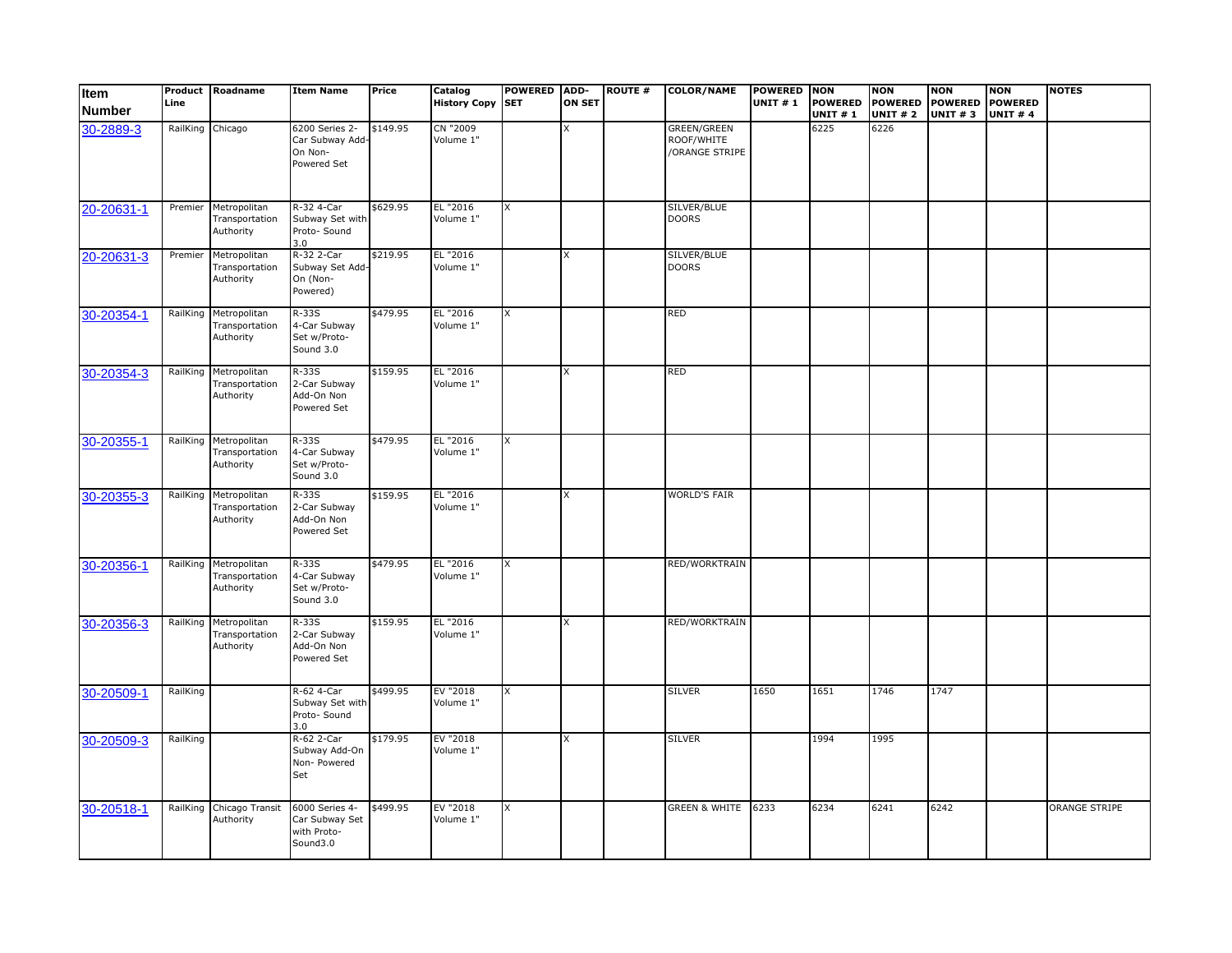| Item<br><b>Number</b> | Line     | <b>Product Roadname</b>                                 | <b>Item Name</b>                                             | Price    | Catalog<br>History Copy SET | POWERED ADD- | <b>ON SET</b> | <b>ROUTE #</b> | <b>COLOR/NAME</b>        | <b>POWERED NON</b><br><b>UNIT #1</b> | <b>POWERED</b><br><b>UNIT #1</b> | <b>NON</b><br><b>POWERED</b><br><b>UNIT #2</b> | <b>NON</b><br>POWERED POWERED<br><b>UNIT #3</b> | <b>NON</b><br><b>UNIT #4</b> | <b>NOTES</b>                    |
|-----------------------|----------|---------------------------------------------------------|--------------------------------------------------------------|----------|-----------------------------|--------------|---------------|----------------|--------------------------|--------------------------------------|----------------------------------|------------------------------------------------|-------------------------------------------------|------------------------------|---------------------------------|
| 30-20518-3            | RailKing | Chicago Transit<br>Authority                            | 6000 Series 2-<br>Car Subway Add-<br>On Non-<br>Powered Set  | \$179.95 | EV "2018<br>Volume 1"       |              | x             |                | <b>GREEN &amp; WHITE</b> |                                      | 6269                             | 6270                                           |                                                 |                              | <b>ORANGE STRIPE</b>            |
| 30-20519-1            |          | RailKing Chicago Transit<br>Authority<br>(Bicentennial) | 6000 Series 4-<br>Car Subway Set<br>with Proto-<br>Sound3.0  | \$499.95 | EV "2018<br>Volume 1"       | X            |               |                | <b>SILVER</b>            | 6351                                 | 6352                             | 6367                                           | 6368                                            |                              | RED/WHITE/BLUE<br><b>STRIPE</b> |
| 30-20519-3            |          | RailKing Chicago Transit<br>Authority<br>(Bicentennial) | 6000 Series 2-<br>Car Subway Add-<br>On Non-<br>Powered Set  | \$179.95 | EV "2018<br>Volume 1"       |              | X             |                | <b>SILVER</b>            |                                      | 6335                             | 6336                                           |                                                 |                              | RED/WHITE/BLUE<br><b>STRIPE</b> |
| 30-20534-1            |          | RailKing Metropolitan<br>Transportation<br>Authority    | LO-V 4-Car<br>Subway Set with<br>Proto- Sound<br>3.0         | \$599.95 | EW "2018 RTR X<br>CATALOG"  |              |               |                | <b>OLIVE</b>             | 5225                                 | 5424                             | 5625                                           | 5423                                            |                              | LED XMAS LIGHTS                 |
| 30-20534-3            | RailKing | Metropolitan<br>Transportation<br>Authority             | LO-V 2-Car<br>Subway Add-on<br>Non- Powered<br>Set           | \$239.95 | EW "2018 RTR<br>CATALOG"    |              | X             |                | OLIVE                    |                                      | 5310                             | 5315                                           |                                                 |                              | LED XMAS LIGHTS                 |
| 30-20576-1            | RailKing | Chicago Transit<br>Authority                            | 3200 Series 4-<br>Car Subway Set<br>with Proto-<br>Sound 3.0 | \$499.95 | EX "2018<br>Volume 2"       | X            |               |                | <b>SILVER</b>            | 3302                                 | 3315                             | 3352                                           | 3364                                            |                              |                                 |
| 30-20576-3            | RailKing | Chicago Transit<br>Authority                            | 3200 Series 2-<br>Car Subway Add-<br>On Non Powered<br>Set   | \$179.95 | EX "2018<br>Volume 2"       |              | X             |                | <b>SILVER</b>            |                                      | 3378                             | 3380                                           |                                                 |                              |                                 |
| 30-20577-1            | RailKing | Chicago Transit<br>Authority                            | 3200 Series 4-<br>Car Subway Set<br>with Proto-<br>Sound 3.0 | \$499.95 | EX "2018<br>Volume 2"       | X            |               |                | YELLOW BOOK              | 3420                                 | 3428                             | 3437                                           | 3435                                            |                              |                                 |
| 30-20577-3            | RailKing | Chicago Transit<br>Authority                            | 3200 Series 2-<br>Car Subway Add<br>On Non Powered<br>Set    | \$179.95 | EX "2018<br>Volume 2"       |              | X             |                | YELLOW BOOK              |                                      | 3414                             | 3412                                           |                                                 |                              |                                 |
| 30-20579-1            |          | RailKing Chicago Transit<br>Authority                   | 3200 Series 4-<br>Car Subway Set<br>with Proto-<br>Sound 3.0 | \$499.95 | EX "2018<br>Volume 2"       | X            |               |                | THE PINK LINE            | 3310                                 | 3418                             | 3329                                           | 3415                                            |                              |                                 |
| 30-20579-3            | RailKing | Chicago Transit<br>Authority                            | 3200 Series 2-<br>Car Subway Add<br>On Non Powered<br>Set    | \$179.95 | EX "2018<br>Volume 2"       |              | X             |                | THE PINK LINE            |                                      | 3312                             | 3362                                           |                                                 |                              |                                 |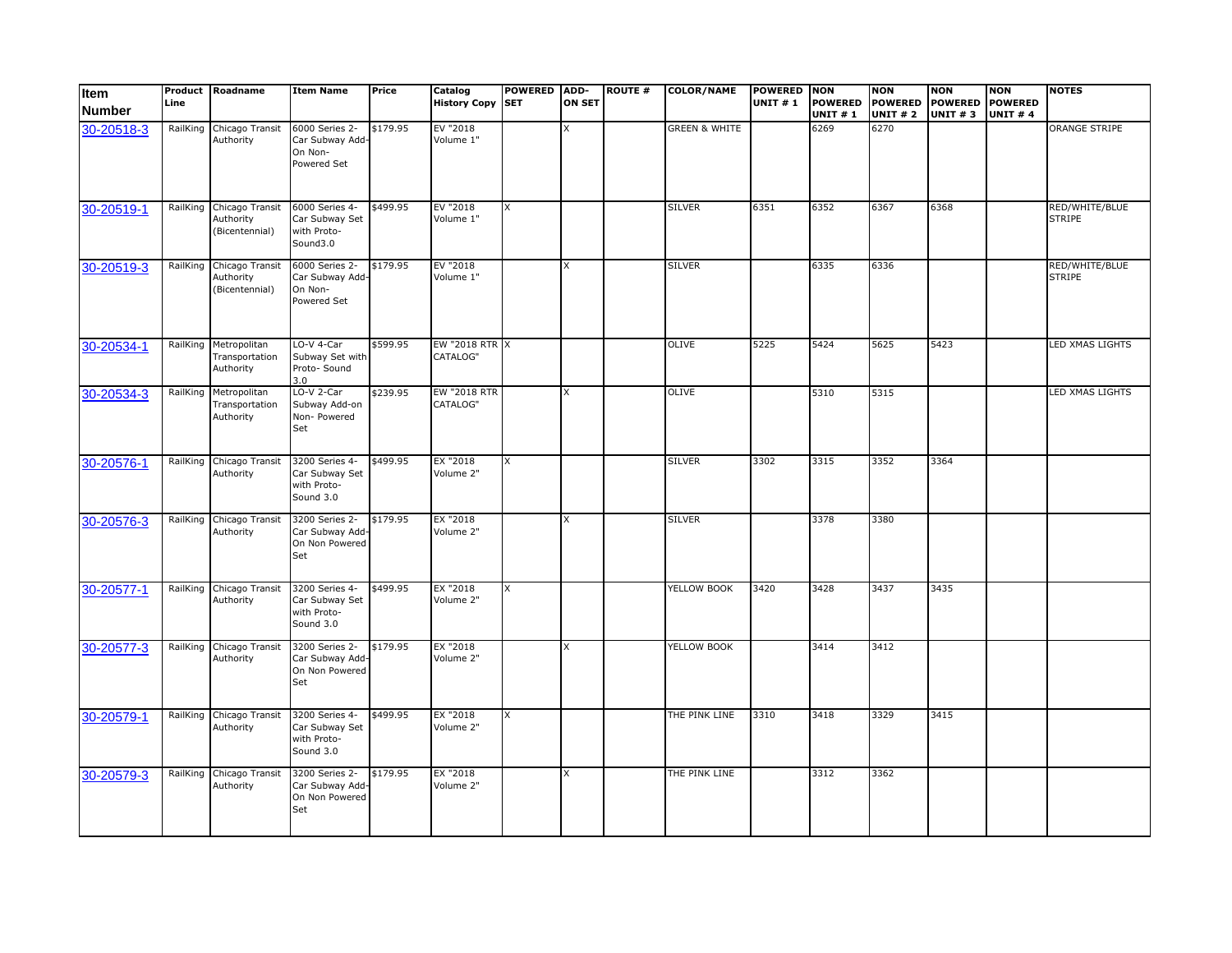| Item<br><b>Number</b> | Line     | Product Roadname                            | <b>Item Name</b>                                             | Price    | Catalog<br><b>History Copy SET</b> | <b>POWERED</b> | ADD-<br><b>ON SET</b> | <b>ROUTE #</b>                                                                    | <b>COLOR/NAME</b>                                 | <b>POWERED</b><br><b>UNIT #1</b> | <b>NON</b><br><b>POWERED</b><br><b>UNIT#1</b> | <b>NON</b><br><b>POWERED</b><br><b>UNIT #2</b> | <b>NON</b><br><b>POWERED</b><br>UNIT $# 3$ | <b>NON</b><br><b>POWERED</b><br><b>UNIT #4</b> | <b>NOTES</b>                          |
|-----------------------|----------|---------------------------------------------|--------------------------------------------------------------|----------|------------------------------------|----------------|-----------------------|-----------------------------------------------------------------------------------|---------------------------------------------------|----------------------------------|-----------------------------------------------|------------------------------------------------|--------------------------------------------|------------------------------------------------|---------------------------------------|
| 30-20580-1            | RailKing | Metropolitan<br>Transportation<br>Authority | LO-V 4-Car<br>Subway Set with<br>Proto- Sound<br>3.0         | \$499.95 | EX "2018<br>Volume 2"              | X              |                       |                                                                                   | OLIVE                                             | 4778                             | 5414                                          | 5526                                           | 5530                                       |                                                |                                       |
| 30-20580-3            | RailKing | Metropolitan<br>Transportation<br>Authority | LO-V 2-Car<br>Subway Add-on<br>Non- Powered<br>Set           | \$179.95 | EX "2018<br>Volume 2"              |                | X                     |                                                                                   | <b>OLIVE</b>                                      |                                  | 4844                                          | 4842                                           |                                            |                                                |                                       |
| 30-20581-1            | RailKing | Metropolitan<br>Transportation<br>Authority | LO-V 4-Car<br>Subway Set with<br>Proto- Sound<br>3.0         | \$499.95 | EX "2018<br>Volume 2"              | X              |                       |                                                                                   | <b>RED</b>                                        | 4618                             | 4580                                          | 4578                                           | 4775                                       |                                                |                                       |
| 30-20581-3            | RailKing | Metropolitan<br>Transportation<br>Authority | LO-V 2-Car<br>Subway Add-on<br>Non- Powered<br>Set           | \$179.95 | EX "2018<br>Volume 2"              |                | X                     |                                                                                   | <b>RED</b>                                        |                                  | 4860                                          | 4866                                           |                                            |                                                |                                       |
| 30-20582-1            | RailKing | Chicago Transit<br>Authority                | 3200 Series 4-<br>Car Subway Set<br>with Proto-<br>Sound 3.0 | \$499.95 | EX "2018<br>Volume 2"              | X              |                       |                                                                                   | <b>SILVER</b>                                     | 3209                             | 3220                                          | 3224                                           | 3230                                       |                                                |                                       |
| 30-20582-3            | RailKing | Chicago Transit<br>Authority                | 3200 Series 2-<br>Car Subway Add-<br>On Non Powered<br>Set   | \$179.95 | EX "2018<br>Volume 2"              |                | x                     |                                                                                   | <b>SILVER</b>                                     |                                  | 3340                                          | 3346                                           |                                            |                                                |                                       |
| 20-21142-1            | Premier  | Metropolitan<br>Transportation<br>Authority | R-40 4-Car<br>Subway Set with<br>Proto- Sound<br>3.0         | \$699.95 | EZ "2019<br>Volume 1"              | X              |                       | <b>B Train - 6th STAINLESS</b><br>Ave Express PLATING<br>via the West<br>End Line |                                                   | 4286                             | 4287                                          | 4344                                           | 4345                                       |                                                | POST-GOH (GENERAL<br>OVERHAUL)        |
| 20-21142-3            | Premier  | Metropolitan<br>Transportation<br>Authority | R-40 2-Car<br>Subway Add-On<br>Non-Powered<br>Set            | \$249.95 | EZ "2019<br>Volume 1"              |                | x                     | <b>B Train - 6th STAINLESS</b><br>Ave Express PLATING<br>via the West<br>End Line |                                                   |                                  | 4174                                          | 4175                                           |                                            |                                                | POST-GOH (GENERAL<br><b>OVERHAUL)</b> |
| 20-21143-1            | Premier  | Metropolitan<br>Transportation<br>Authority | R-40 4-Car<br>Subway Set with<br>Proto- Sound<br>3.0         | \$699.95 | EZ "2019<br>Volume 1"              | X              |                       | Q Broadway<br>Express/<br>Brighton<br>Local                                       | <b>STAINLESS</b><br>PLATING                       | 4380                             | 4381                                          | 4284                                           | 4285                                       |                                                | POST-GOH (GENERAL<br><b>OVERHAUL)</b> |
| 20-21143-3            | Premier  | Metropolitan<br>Transportation<br>Authority | R-40 2-Car<br>Subway Add-On<br>Non- Powered<br>Set           | \$249.95 | EZ "2019<br>Volume 1"              |                |                       | Q Broadway STAINLESS<br>Express/Brig PLATING<br>hton Local                        |                                                   |                                  | 4272                                          | 4273                                           |                                            |                                                | POST-GOH (GENERAL<br>OVERHAUL)        |
| 20-21144-1            | Premier  | Metropolitan<br>Transportation<br>Authority | R-40 4-Car<br>Subway Set with<br>Proto- Sound<br>3.0         | \$699.95 | EZ "2019<br>Volume 1"              | X              |                       | E-8th<br>Avenue<br>Express                                                        | <b>STAINLESS</b><br>PLATING-BLUE<br><b>STRIPE</b> | 4154                             | 4155                                          | 4192                                           | 4193                                       |                                                |                                       |
| 20-21144-3            | Premier  | Metropolitan<br>Transportation<br>Authority | R-40 2-Car<br>Subway Add-On<br>Non- Powered<br>Set           | \$249.95 | EZ "2019<br>Volume 1"              |                |                       | E-8th<br>Avenue<br>Express                                                        | <b>STAINLESS</b><br>PLATING-BLUE<br><b>STRIPE</b> |                                  | 4250                                          | 4251                                           |                                            |                                                |                                       |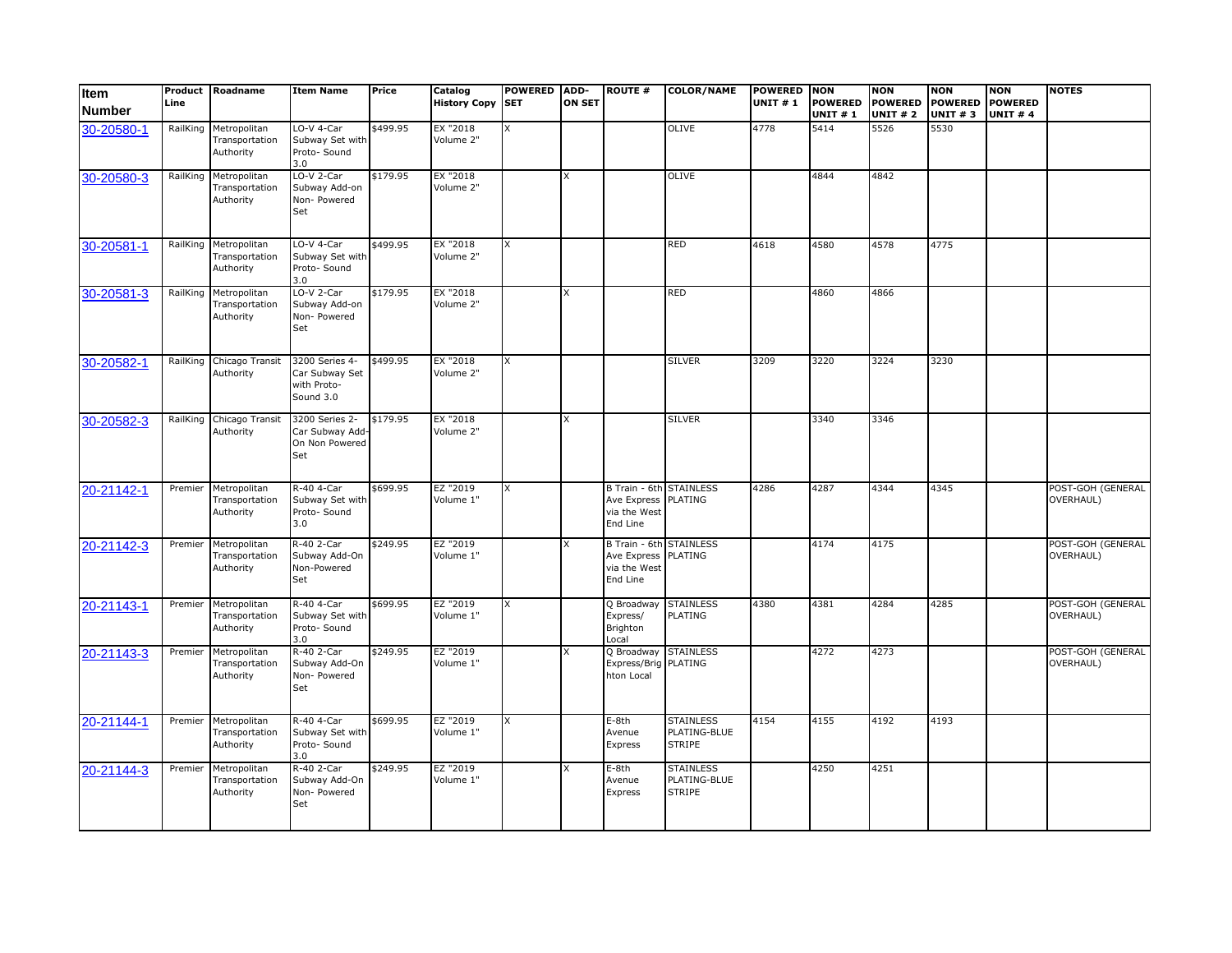| <b>Item</b><br><b>Number</b> | Line     | Product Roadname                            | <b>Item Name</b>                                     | Price    | Catalog<br><b>History Copy SET</b> | <b>POWERED</b> | ADD-<br><b>ON SET</b> | <b>ROUTE #</b>                                 | <b>COLOR/NAME</b>                  | <b>POWERED</b><br><b>UNIT #1</b> | <b>NON</b><br><b>POWERED</b><br><b>UNIT#1</b> | <b>NON</b><br><b>POWERED</b><br><b>UNIT #2</b> | <b>NON</b><br><b>POWERED</b><br><b>UNIT #3</b> | <b>NON</b><br><b>POWERED</b><br><b>UNIT #4</b> | <b>NOTES</b>                   |
|------------------------------|----------|---------------------------------------------|------------------------------------------------------|----------|------------------------------------|----------------|-----------------------|------------------------------------------------|------------------------------------|----------------------------------|-----------------------------------------------|------------------------------------------------|------------------------------------------------|------------------------------------------------|--------------------------------|
| 20-21145-1                   | Premier  | Metropolitan<br>Transportation<br>Authority | R-40 4-Car<br>Subway Set with<br>Proto- Sound<br>3.0 | \$699.95 | EZ "2019<br>Volume 1"              | X              |                       | A-8th<br>Avenue<br>Express<br>June 12,<br>2009 | <b>STAINLESS</b><br><b>PLATING</b> | 4414                             | 4415                                          | 4424                                           | 4425                                           |                                                | POST-GOH (GENERAL<br>OVERHAUL) |
| 20-21145-3                   | Premier  | Metropolitan<br>Transportation<br>Authority | R-40 2-Car<br>Subway Add-On<br>Non- Powered<br>Set   | \$249.95 | EZ "2019<br>Volume 1"              |                |                       | A-8th<br>Avenue<br>Express<br>June 12,<br>2009 | <b>STAINLESS</b><br><b>PLATING</b> |                                  | 4432                                          | 4433                                           |                                                |                                                | POST-GOH (GENERAL<br>OVERHAUL) |
| 30-20624-1                   | RailKing | Metropolitan<br>Transportation<br>Authority | R-12 4-Car<br>Subway Set with<br>Proto- Sound<br>3.0 | \$499.95 | EZ "2019<br>Volume 1"              | X              |                       | 7 Flushing<br>Line<br><b>IRT 1948</b>          | TWO-TONE GRAY 5710                 |                                  | 5724                                          | 5733                                           | 5739                                           |                                                |                                |
| 30-20624-3                   | RailKing | Metropolitan<br>Transportation<br>Authority | R-12 2-Car<br>Subway Add-On<br>Non Powered<br>Set    | \$189.95 | EZ "2019<br>Volume 1"              |                |                       | 7 Flushing<br>Line<br>IRT 1948                 | <b>TWO-TONE GRAY</b>               |                                  | 5740                                          | 5756                                           |                                                |                                                |                                |
| 30-20625-1                   | RailKing | Metropolitan<br>Transportation<br>Authority | R-12 4-Car<br>Subway Set with<br>Proto- Sound<br>3.0 | \$499.95 | EZ "2019<br>Volume 1"              | X              |                       | 1 Broadway<br>Local 1970<br>IRT                | <b>RED</b>                         | 5725                             | 5734                                          | 5761                                           | 5763                                           |                                                |                                |
| 30-20625-3                   | RailKing | Metropolitan<br>Transportation<br>Authority | R-12 2-Car<br>Subway Add-On<br>Non Powered<br>Set    | \$189.95 | EZ "2019<br>Volume 1"              |                |                       | 1 Broadway<br>Local 1970<br>IRT                | <b>RED</b>                         |                                  | 5780                                          | 5792                                           |                                                |                                                |                                |
| 30-20626-1                   | RailKing | Metropolitan<br>Transportation<br>Authority | R-12 4-Car<br>Subway Set with<br>Proto- Sound<br>3.0 | \$499.95 | EZ "2019<br>Volume 1"              | X              |                       | $5$ Line<br>Lexington<br>Ave Express<br>(1971) | <b>BLUE/SILVER</b>                 | 5759                             | 5751                                          | 5719                                           | 5706                                           |                                                |                                |
| 30-20626-3                   | RailKing | Metropolitan<br>Transportation<br>Authority | R-12 2-Car<br>Subway Add-On<br>Non Powered<br>Set    | \$189.95 | EZ "2019<br>Volume 1"              |                |                       | 5 Line<br>Lexington<br>Ave Express<br>(1971)   | <b>BLUE/SILVER</b>                 |                                  | 5732                                          | 5737                                           |                                                |                                                |                                |
| 30-20627-1                   | RailKing | Metropolitan<br>Transportation<br>Authority | R-40 4-Car<br>Subway Set with<br>Proto- Sound<br>3.0 | \$479.95 | EZ "2019<br>Volume 1"              | X              |                       |                                                | YELLOW-WASH<br>TRAIN               | 35782                            | T205                                          | T206                                           | 35785                                          |                                                |                                |
| 30-20627-3                   | RailKing | Metropolitan<br>Transportation<br>Authority | R-40 2-Car<br>Subway Add-On<br>Non-Powered<br>Set    | \$189.95 | EZ "2019<br>Volume 1"              |                | x                     |                                                | YELLOW-WASH<br>TRAIN               |                                  |                                               |                                                |                                                |                                                |                                |
| 20-98489<br>(VER 2)          | Premier  | <b>TTX</b>                                  | Flat Car w/LoV<br>Subway Car                         | \$89.95  | <b>BS "2005</b><br>Volume 2"       |                |                       |                                                | <b>GREEN</b>                       |                                  | <b>JTTX</b><br>941424                         | 4911                                           |                                                |                                                |                                |
| 20-98489<br>(VER 2)          | Premier  | <b>TTX</b>                                  | Flat Car w/LoV<br>Subway Car                         | \$89.95  | <b>BS "2005</b><br>Volume 2"       |                |                       |                                                | <b>GREEN</b>                       |                                  | <b>JTTX</b><br>941429                         | 4924                                           |                                                |                                                |                                |
| 20-98490<br>(VER 2)          | Premier  | ТTX                                         | Flat Car w/LoV<br>Subway Car                         | \$89.95  | <b>BS "2005</b><br>Volume 2"       |                |                       |                                                | <b>RED</b>                         |                                  | <b>JTTX</b><br>940296                         | 7767                                           |                                                |                                                |                                |
| 20-98490<br>(VER 2)          | Premier  | <b>TTX</b>                                  | Flat Car w/LoV<br>Subway Car                         | \$89.95  | BS "2005<br>Volume 2"              |                |                       |                                                | <b>RED</b>                         |                                  | <b>JTTX</b><br>940293                         | 7766                                           |                                                |                                                |                                |
| 20-98589<br>(VER 2)          | Premier  | КTT                                         | Flat Car w/LoV<br>Subway Car                         | \$89.95  | BZ "2007<br>Volume 1"              |                |                       |                                                | <b>GREEN</b>                       |                                  | <b>JTTX</b><br>941432                         | 4751                                           |                                                |                                                |                                |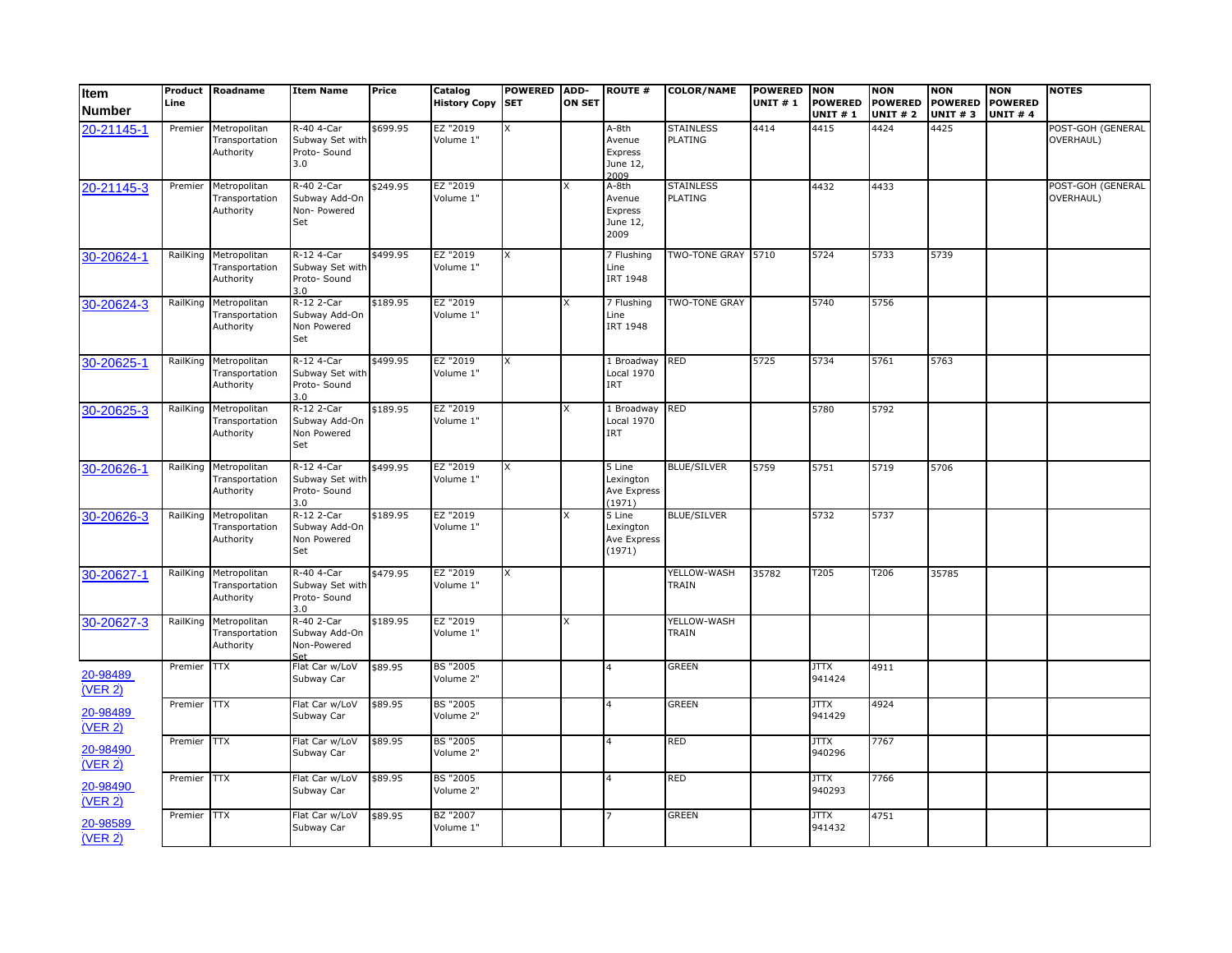| Item                | Product<br>Line | Roadname   | <b>Item Name</b>                               | Price   | Catalog<br><b>History Copy SET</b> | POWERED ADD- | <b>ON SET</b> | <b>ROUTE #</b> | <b>COLOR/NAME</b>   | POWERED NON<br><b>UNIT #1</b> | <b>POWERED</b>        | <b>NON</b><br><b>POWERED</b> | <b>NON</b><br><b>POWERED</b> | <b>NON</b><br><b>POWERED</b> | <b>NOTES</b> |
|---------------------|-----------------|------------|------------------------------------------------|---------|------------------------------------|--------------|---------------|----------------|---------------------|-------------------------------|-----------------------|------------------------------|------------------------------|------------------------------|--------------|
| <b>Number</b>       |                 |            |                                                |         |                                    |              |               |                |                     |                               | <b>UNIT #1</b>        | <b>UNIT #2</b>               | <b>UNIT #3</b>               | <b>UNIT #4</b>               |              |
| 20-98589<br>(VER 2) | Premier         | <b>TTX</b> | Flat Car w/LoV<br>Subway Car                   | \$89.95 | BZ "2007<br>Volume 1"              |              |               |                | <b>GREEN</b>        |                               | <b>XTTL</b><br>941420 | ????                         |                              |                              |              |
| 20-98590<br>(VER 2) | Premier         | <b>TTX</b> | Flat Car w/LoV<br>Subway Car                   | \$89.95 | BZ "2007<br>Volume 1"              |              |               | <b>MOM</b>     | <b>WORKTRAIN</b>    |                               | <b>JTTX</b><br>940285 | 20301                        |                              |                              |              |
| 20-98590<br>(VER 2) | Premier         | Į          | Flat Car w/LoV<br>Subway Car                   | \$89.95 | BZ "2007<br>Volume 1"              |              |               | <b>MOW</b>     | <b>WORKTRAIN</b>    |                               | <b>JTTX</b><br>940289 | ????                         |                              |                              |              |
| 20-98364<br>(VER 2) | Premier         | TTX        | Flat Car w/R-17<br>Subway Car                  | \$89.95 | BG "2003<br>Volume 2"              |              |               | 6              |                     |                               | JTTX<br>940295        | 6874                         |                              |                              |              |
| 20-98364<br>(VER 2) | Premier         | <b>TTX</b> | Flat Car w/R-17<br>Subway Car                  | \$89.95 | BG "2003<br>Volume 2"              |              |               | 6              |                     |                               | <b>JTTX</b><br>940298 | 6508                         |                              |                              |              |
| 20-98365<br>(VER 2) | Premier         | <b>TTX</b> | Flat Car w/R-17<br>Subway Car                  | \$89.95 | BG "2003<br>Volume 2"              |              |               | <b>MOW</b>     | WORKTRAIN           |                               | <b>JTTX</b><br>941422 | P6899                        |                              |                              |              |
| 20-98365<br>(VER 2) | Premier         | <b>TTX</b> | Flat Car w/R-17<br>Subway Car                  | \$89.95 | BG "2003<br>Volume 2"              |              |               | <b>MOW</b>     | WORKTRAIN           |                               | <b>JTTX</b><br>941428 | P6835                        |                              |                              |              |
| 20-98382<br>(VER 2) | Premier         | <b>TTX</b> | Flat Car w/R-26<br>Subway Car                  | \$89.95 | BL "2004<br>Volume 2"              |              |               | 6              | <b>OLIVE</b>        |                               | <b>JTTX</b><br>940395 | 7765                         |                              |                              |              |
| 20-98382<br>(VER 2) | Premier         | <b>TTX</b> | Flat Car w/R-26<br>Subway Car                  | \$89.95 | BL "2004<br>Volume 2"              |              |               | 6              | <b>OLIVE</b>        |                               | <b>JTTX</b><br>940390 | 7764                         |                              |                              |              |
| 20-98381<br>(VER 2) | Premier         | <b>TTX</b> | Flat Car w/R-36<br>Subway Car                  | \$89.95 | BJ "2004<br>Volume 1"              |              |               |                | <b>WORLD'S FAIR</b> |                               | <b>JTTX</b><br>940385 | 9348                         |                              |                              |              |
| 20-98381<br>(VER 2) | Premier         | Ì          | Flat Car w/R-36<br>Subway Car                  | \$89.95 | BJ "2004<br>Volume 1"              |              |               |                | <b>WORLD'S FAIR</b> |                               | <b>JTTX</b><br>940389 | 9349                         |                              |                              |              |
| 20-98554<br>(VER 1) | Premier         | TTX        | Flat Car w/R-62<br>Subway Car                  | \$89.95 | BX "2006<br>Volume 2"              |              |               | 4              |                     |                               | <b>JTTX</b><br>941432 | 1455                         |                              |                              |              |
| 20-98554<br>(VER 2) | Premier         | <b>TTX</b> | Flat Car w/R-62<br>Subway Car                  | \$89.95 | BX "2006<br>Volume 2"              |              |               | $\overline{4}$ |                     |                               | <b>XTTL</b><br>941438 | 1454                         |                              |                              |              |
| 20-98555<br>(VER 1) | Premier         | <b>TTX</b> | Flat Car w/R-62<br>Subway Car                  | \$89.95 | BX "2006<br>Volume 2"              |              |               | $\overline{4}$ |                     |                               | <b>JTTX</b><br>941435 | 1453                         |                              |                              |              |
| 20-98555<br>(VER 2) | Premier         | <b>TTX</b> | Flat Car w/R-62<br>Subway Car                  | \$89.95 | BX "2006<br>Volume 2"              |              |               | $\overline{4}$ |                     |                               | <b>JTTX</b><br>941437 | 1452                         |                              |                              |              |
| 20-98760<br>(VER 2) | Premier         | <b>TTX</b> | 60' Flat Car w/R- \$99.95<br>142<br>Subway Car |         | DA "2010<br>Volume 2"              |              |               | 6              |                     |                               | HTTX 93028 7215       |                              |                              |                              |              |
| 20-98760<br>(VER 2) | Premier         | КTT        | 60' Flat Car w/R- \$99.95<br>142<br>Subway Car |         | DA "2010<br>Volume 2"              |              |               | 6              |                     |                               | HTTX 93057 ????       |                              |                              |                              |              |
| 20-98761<br>(VER 2) | Premier         | <b>TTX</b> | 60' Flat Car w/R- \$99.95<br>142<br>Subway Car |         | DA "2010<br>Volume 2"              |              |               | 6              |                     |                               | HTTX 94001 7219       |                              |                              |                              |              |
| 20-98761<br>(VER 2) | Premier         | Į          | 60' Flat Car w/R- \$99.95<br>142<br>Subway Car |         | DA "2010<br>Volume 2"              |              |               | 6              |                     |                               | HTTX 93074 ????       |                              |                              |                              |              |
| 20-98868            | Premier         | КTT        | Flat Car w/R-36 \$109.95<br>Subway Car         |         | DK "2012<br>Volume 1"              |              |               |                | <b>WORLD'S FAIR</b> |                               | <b>JTTX</b><br>940420 | 9622                         |                              |                              |              |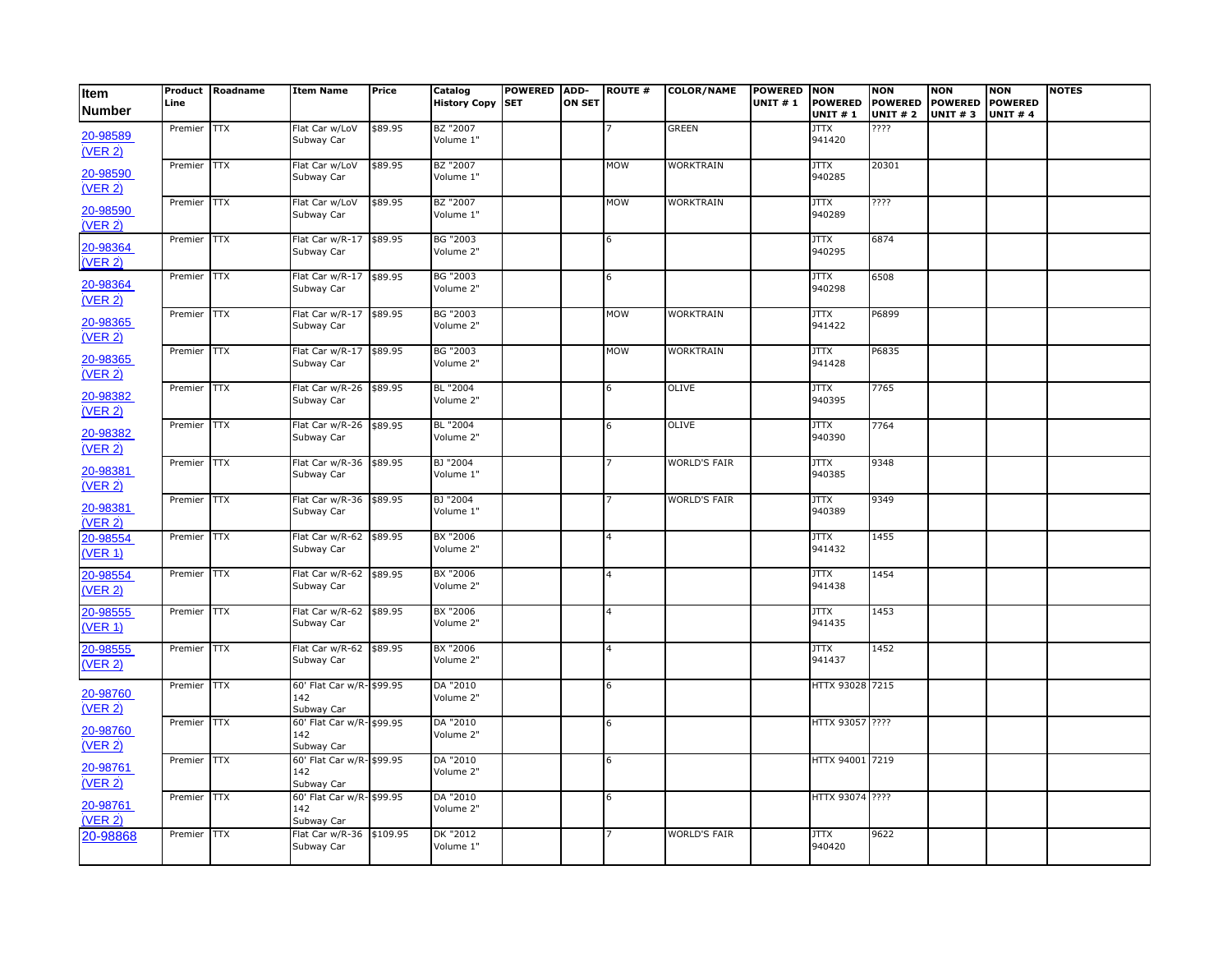| Item                  | Line            | Product Roadname | <b>Item Name</b>                                                          | Price    | Catalog<br><b>History Copy</b>           | <b>POWERED</b><br><b>SET</b> | ADD-<br><b>ON SET</b> | <b>ROUTE#</b>  | <b>COLOR/NAME</b>   | <b>POWERED</b><br><b>UNIT #1</b> | <b>NON</b><br><b>POWERED</b>     | NON<br><b>POWERED</b>                   | <b>NON</b><br><b>POWERED</b> | <b>NON</b><br><b>POWERED</b>                    | <b>NOTES</b>                                                             |
|-----------------------|-----------------|------------------|---------------------------------------------------------------------------|----------|------------------------------------------|------------------------------|-----------------------|----------------|---------------------|----------------------------------|----------------------------------|-----------------------------------------|------------------------------|-------------------------------------------------|--------------------------------------------------------------------------|
| <b>Number</b>         |                 |                  |                                                                           |          |                                          |                              |                       |                |                     |                                  | <b>UNIT #1</b>                   | <b>UNIT # 2</b>                         | <b>UNIT #3</b>               | <b>UNIT #4</b>                                  |                                                                          |
| 20-98869              | Premier         | $\overline{TX}$  | Flat Car w/R-36<br>Subway Car                                             | \$109.95 | DK "2012<br>Volume 1"                    |                              |                       |                | <b>WORLD'S FAIR</b> |                                  | <b>JTTX</b><br>940427            | 9623                                    |                              |                                                 |                                                                          |
| 20-98954              | Premier TTX     |                  | Flat Car w/R-<br>142<br>Subway Car                                        | \$119.95 | DU "2013<br>Volume 2"                    |                              |                       | 4              |                     |                                  | JTTX 93268                       | 7765                                    |                              |                                                 |                                                                          |
| (VER 2)               |                 |                  | (Lead Car)                                                                |          |                                          |                              |                       |                |                     |                                  |                                  |                                         |                              |                                                 |                                                                          |
| 20-98954<br>(VER 2)   | Premier TTX     |                  | Flat Car w/R-<br>142<br>Subway Car<br>(Lead Car)                          | \$119.95 | DU "2013<br>Volume 2"                    |                              |                       | 4              |                     |                                  | JTTX 93255 ????                  |                                         |                              |                                                 |                                                                          |
| 20-98955              | Premier         | ТTX              | Flat Car w/R-<br>142<br>Subway Car<br>(Middle Car)                        | \$119.95 | DU "2013<br>Volume 2"                    |                              |                       | 4              |                     |                                  | HTTX 93242 7764                  |                                         |                              |                                                 |                                                                          |
| 20-98953              | Premier         | <b>TTX</b>       | Flat Car w/R-17<br>Subway Car                                             | \$119.95 | DU "2013<br>Volume 2"                    |                              |                       | 3              | <b>BLUE/SILVER</b>  |                                  | <b>JTTX</b><br>943145            | 6754                                    |                              |                                                 |                                                                          |
| 20-98952<br>(VER 2)   | Premier TTX     |                  | Flat Car w/R-17<br>Subway Car                                             | \$119.95 | DU "2013<br>Volume 2"                    |                              |                       | 6              | <b>OLIVE</b>        |                                  | <b>JTTX</b><br>943136            | 6666                                    |                              |                                                 | WAS SUPPOSED TO<br>BE IN THE "RED<br><b>BIRD" COLOR</b><br><b>SCHEME</b> |
| 20-98952<br>(VER 2)   | Premier TTX     |                  | Flat Car w/R-17 \$119.95<br>Subway Car                                    |          | DU "2013<br>Volume 2"                    |                              |                       | 6              | <b>OLIVE</b>        |                                  | <b>JTTX</b><br>943142            | ????                                    |                              |                                                 | WAS SUPPOSED TO<br>BE IN THE "RED<br><b>BIRD" COLOR</b><br><b>SCHEME</b> |
| 20-95180              | Premier TTX     |                  | Flat Car w/R-<br>33S<br>Subway Car                                        | \$129.95 | EL "2016<br>Volume 1"                    |                              |                       |                | <b>WORLD'S FAIR</b> |                                  | <b>JTTX</b><br>940432            | 9381                                    |                              |                                                 |                                                                          |
| 20-95181              | Premier         | ТTX              | Flat Car w/R-<br>33S<br>Subway Car                                        | \$129.95 | EL "2016<br>Volume 1"                    |                              |                       |                | <b>RED</b>          |                                  | <b>JTTX</b><br>940350            | 9309                                    |                              |                                                 |                                                                          |
| 20-95328<br>(VER 1)   | Premier         | $\overline{TX}$  | Flat Car w/LoV<br>Subway Car                                              | \$129.95 | EX "2018<br>Volume 2"                    |                              |                       |                | RED                 |                                  | <b>JTTX</b><br>940282            | 7766                                    |                              |                                                 |                                                                          |
| 20-95328<br>(VER 2)   | Premier         | КTT              | Flat Car w/LoV<br>Subway Car                                              | \$129.95 | EX "2018<br>Volume 2"                    |                              |                       |                | <b>RED</b>          |                                  | <b>JTTX</b><br>940284            | 7766                                    |                              |                                                 |                                                                          |
| 20-95329<br>(VER 1)   | Premier         | ТTX              | Flat Car w/LoV<br>Subway Car                                              | \$129.95 | EX "2018<br>Volume 2"                    |                              |                       |                | <b>OLIVE</b>        |                                  | JTTX<br>941425                   | 5412                                    |                              |                                                 |                                                                          |
| 20-95329<br>(VER 2)   | Premier         | $\overline{TX}$  | Flat Car w/LoV<br>Subway Car                                              | \$129.95 | EX "2018<br>Volume 2"                    |                              |                       |                | <b>OLIVE</b>        |                                  | <b>JTTX</b><br>941428            | $\frac{1}{5412}$                        |                              |                                                 |                                                                          |
| Item<br><b>Number</b> | Product<br>Line | Roadname         | <b>Item Name</b>                                                          | Price    | Catalog<br><b>History Copy</b>           | <b>POWERED</b><br><b>SET</b> | ADD-<br><b>ON SET</b> | <b>ROUTE #</b> | <b>COLOR/NAME</b>   | POWERED NON<br><b>UNIT #1</b>    | <b>POWERED</b><br><b>UNIT #1</b> | NON<br><b>POWERED</b><br><b>UNIT #2</b> | <b>NON</b><br><b>UNIT #3</b> | <b>NON</b><br>POWERED POWERED<br><b>UNIT #4</b> | <b>NOTES</b>                                                             |
| 11-2036-0             | Lionel<br>Corp  |                  | Std. Gauge R17 \$1,199.95<br>4-Car<br>Subway Set<br>(Traditional)         |          | EC "2014<br>Lionel Tinplate<br>Volume 1" |                              |                       |                | <b>RED</b>          |                                  |                                  |                                         |                              |                                                 | Not Manufactured                                                         |
| 11-2036-1             | Lionel<br>Corp  |                  | Std. Gauge R17 \$1,199.95<br>4-Car<br>Subway Set<br>w/Proto- Sound<br>3.0 |          | EC "2014<br>Lionel Tinplate<br>Volume 1" | X                            |                       |                | RED                 |                                  |                                  |                                         |                              |                                                 | Not Manufactured                                                         |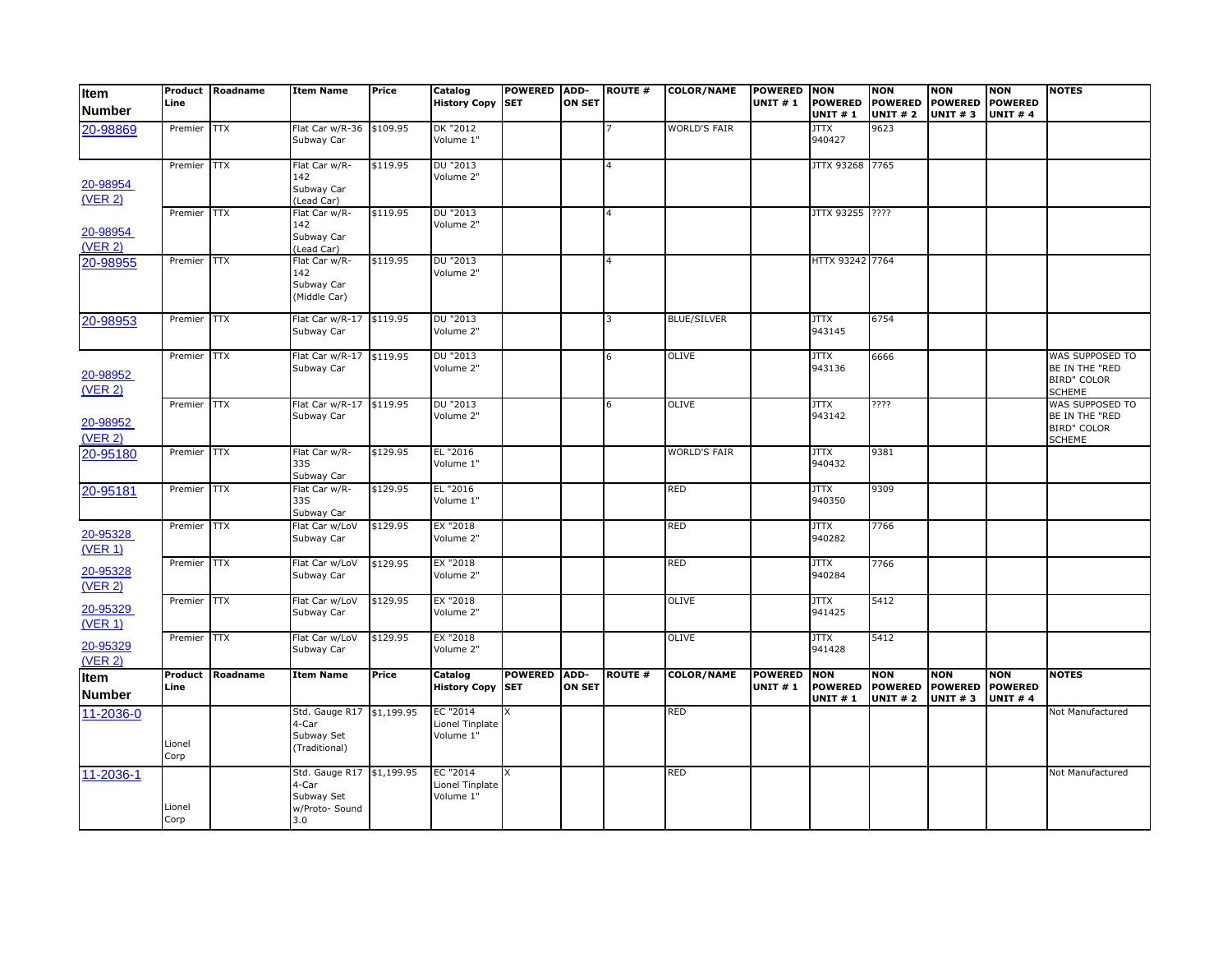| <b>Item</b><br><b>Number</b> | Line            | Product Roadname                                   | <b>Item Name</b>                                                          | Price    | Catalog<br><b>History Copy SET</b>       | <b>POWERED</b>         | ADD-<br><b>ON SET</b> | <b>ROUTE #</b>     | <b>COLOR/NAME</b>                        | <b>POWERED</b><br><b>UNIT #1</b> | <b>NON</b><br><b>POWERED</b><br><b>UNIT #1</b> | <b>NON</b><br><b>POWERED</b><br><b>UNIT #2</b> | <b>NON</b><br><b>POWERED</b><br><b>UNIT #3</b> | <b>NON</b><br><b>POWERED</b><br><b>UNIT #4</b> | <b>NOTES</b>     |
|------------------------------|-----------------|----------------------------------------------------|---------------------------------------------------------------------------|----------|------------------------------------------|------------------------|-----------------------|--------------------|------------------------------------------|----------------------------------|------------------------------------------------|------------------------------------------------|------------------------------------------------|------------------------------------------------|------------------|
| 11-2037-0                    | Lionel<br>Corp  |                                                    | Std. Gauge R17 \$1,199.95<br>4-Car<br>Subway Set<br>(Traditional)         |          | EC "2014<br>Lionel Tinplate<br>Volume 1" | X                      |                       |                    | <b>GREEN</b>                             |                                  |                                                |                                                |                                                |                                                | Not Manufactured |
| 11-2037-1                    | Lionel<br>Corp  |                                                    | Std. Gauge R17 \$1,199.95<br>4-Car<br>Subway Set<br>w/Proto- Sound<br>3.0 |          | EC "2014<br>Lionel Tinplate<br>Volume 1" | X                      |                       |                    | <b>GREEN</b>                             |                                  |                                                |                                                |                                                |                                                | Not Manufactured |
| ltem<br><b>Number</b>        | Product<br>Line | Roadname                                           | <b>Item Name</b>                                                          | Price    | Catalog<br><b>History Copy SET</b>       | <b>POWERED</b>         | ADD-<br><b>ON SET</b> | <b>ROUTE #</b>     | <b>COLOR/NAME</b>                        | <b>POWERED</b><br><b>UNIT #1</b> | <b>NON</b><br><b>POWERED</b><br><b>UNIT #1</b> | <b>NON</b><br><b>POWERED</b><br><b>UNIT #2</b> | <b>NON</b><br><b>POWERED</b><br><b>UNIT #3</b> | <b>NON</b><br><b>POWERED</b><br><b>UNIT #4</b> | <b>NOTES</b>     |
| 80-2346-0                    | MTH HO          | Metropolitan<br>Transportation<br>Authority        | R-17 4-Car<br>Subway Set                                                  | \$279.95 | EE "2015 HO<br>Volume 1"                 | X                      |                       |                    | South Bound SILVER/BLUE<br><b>STRIPE</b> | 6518                             | 6648                                           | 6562                                           | 6513                                           |                                                |                  |
| 80-2346-1                    | MTH HO          | Metropolitan<br>Transportation<br>Authority        | R-17 4-Car<br>Subway Set with<br>Proto- Sound<br>3.0                      | \$379.95 | EE "2015 HO<br>Volume 1"                 | $\mathsf{I}\mathsf{X}$ |                       |                    | South Bound SILVER/BLUE<br>STRIPE        | 6518                             | 6648                                           | 6562                                           | 6513                                           |                                                |                  |
| 80-2346-3                    | MTH HO          | Metropolitan<br>Transportation<br>Authority        | R-17 2-Car<br>Subway Add-On<br>Non Powered<br>Set                         | \$119.95 | EE "2015 HO<br>Volume 1"                 |                        | x                     |                    | South Bound SILVER/BLUE<br><b>STRIPE</b> |                                  | 6508                                           | 6617                                           |                                                |                                                |                  |
| 80-2347-0                    | MTH HO          | Metropolitan<br>Transportation<br>Authority        | R-17 4-Car<br>Subway Set                                                  | \$279.95 | EE "2015 HO<br>Volume 1"                 | $\mathsf{I}$           |                       |                    | North Bound SILVER/BLUE<br><b>STRIPE</b> | 6512                             | 6579                                           | 6531                                           | 6692                                           |                                                |                  |
| 80-2347-1                    | MTH HO          | Metropolitan<br>Transportation<br>Authority        | R-17 4-Car<br>Subway Set with<br>Proto- Sound<br>3.0                      | \$379.95 | EE "2015 HO<br>Volume 1"                 | $\mathsf{I}$           |                       |                    | North Bound SILVER/BLUE<br>STRIPE        | 6512                             | 6579                                           | 6531                                           | 6692                                           |                                                |                  |
| 80-2348-0                    | MTH HO          | Metropolitan<br>Transportation<br>Authority        | R-17 2-Car<br>Subway Add-On<br>Non Powered<br>Set                         | \$279.95 | EE "2015 HO<br>Volume 1"                 | Ιx                     |                       | South Bound MAROON |                                          | 6688                             | 6621                                           | 6550                                           | 6510                                           |                                                |                  |
| 80-2348-1                    | MTH HO          | Metropolitan<br>Transportation<br>Authority        | R-17 4-Car<br>Subway Set with<br>Proto- Sound<br>3.0                      | \$379.95 | EE "2015 HO X<br>Volume 1"               |                        |                       | South Bound MAROON |                                          | 6688                             | 6621                                           | 6550                                           | 6510                                           |                                                |                  |
| 80-2348-3                    | MTH HO          | Metropolitan<br>Transportation<br>Authority        | R-17 2-Car<br>Subway Add-On<br>Non Powered<br>Set                         | \$119.95 | EE "2015 HO<br>Volume 1"                 |                        | X                     | South Bound MAROON |                                          |                                  | 6699                                           | 6500                                           |                                                |                                                |                  |
| 80-2349-0                    | MTH HO          | Metropolitan<br>Transportation<br>Authority        | R-17 4-Car<br>Subway Set                                                  | \$279.95 | EE "2015 HO<br>Volume 1"                 | Ix                     |                       | North Bound MAROON |                                          | 6691                             | 6637                                           | 6581                                           | 6666                                           |                                                |                  |
| 80-2349-1                    | MTH HO          | Metropolitan<br>Transportation<br>Authority        | R-17 4-Car<br>Subway Set with<br>Proto- Sound<br>3.0                      | \$379.95 | EE "2015 HO<br>Volume 1"                 | $\mathsf{I}$           |                       | North Bound MAROON |                                          | 6691                             | 6637                                           | 6581                                           | 6666                                           |                                                |                  |
| 80-2369-0                    |                 | MTH HO Metropolitan<br>Transportation<br>Authority | R-17 4-Car<br>Subway Set                                                  | \$279.95 | EP "2017 HO<br>Volume 1"                 | X                      |                       | South Bound RED    |                                          | 6643                             | 6505                                           | 6679                                           | 6553                                           |                                                |                  |
| 80-2369-1                    | MTH HO          | Metropolitan<br>Transportation<br>Authority        | R-17 4-Car<br>Subway Set with<br>Proto- Sound<br>3.0                      | \$379.95 | EP "2017 HO<br>Volume 1"                 | X                      |                       | South Bound RED    |                                          | 6643                             | 6505                                           | 6679                                           | 6553                                           |                                                |                  |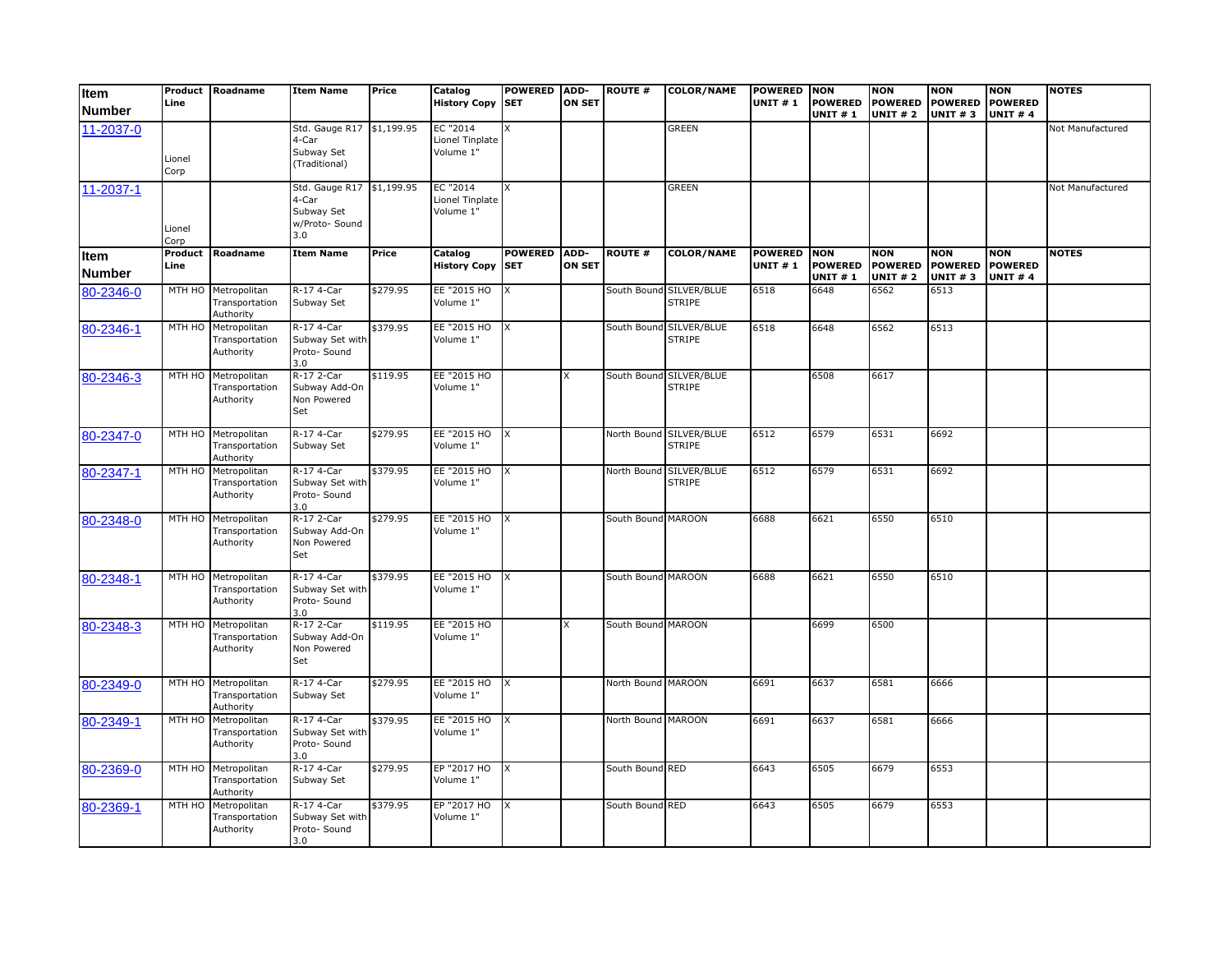| Item<br><b>Number</b> | Line   | Product Roadname                                   | <b>Item Name</b>                                     | Price    | Catalog<br><b>History Copy SET</b> | POWERED ADD-            | <b>ON SET</b> | <b>ROUTE #</b>    | <b>COLOR/NAME</b> | <b>POWERED NON</b><br><b>UNIT #1</b> | <b>POWERED</b><br><b>UNIT#1</b> | <b>NON</b><br><b>POWERED</b><br><b>UNIT # 2</b> | <b>NON</b><br><b>POWERED</b><br><b>UNIT #3</b> | <b>NON</b><br><b>POWERED</b><br><b>UNIT #4</b> | <b>NOTES</b> |
|-----------------------|--------|----------------------------------------------------|------------------------------------------------------|----------|------------------------------------|-------------------------|---------------|-------------------|-------------------|--------------------------------------|---------------------------------|-------------------------------------------------|------------------------------------------------|------------------------------------------------|--------------|
| 80-2369-3             |        | MTH HO Metropolitan<br>Transportation<br>Authority | R-17 2-Car<br>Subway Add-On<br>Non Powered<br>Set    | \$119.95 | EP "2017 HO<br>Volume 1"           |                         | x             | South Bound RED   |                   |                                      | 6511                            | 6652                                            |                                                |                                                |              |
| 80-2370-0             |        | MTH HO Metropolitan<br>Transportation<br>Authority | R-17 4-Car<br>Subway Set                             | \$279.95 | EP "2017 HO<br>Volume 1"           | $\mathsf{I}\mathsf{x}$  |               | North Bound RED   |                   | 6634                                 | 6509                            | 6580                                            | 6674                                           |                                                |              |
| 80-2370-1             |        | MTH HO Metropolitan<br>Transportation<br>Authority | R-17 4-Car<br>Subway Set with<br>Proto-Sound<br>3.0  | \$379.95 | EP "2017 HO<br>Volume 1"           | $\mathsf{I}$            |               | North Bound RED   |                   | 6634                                 | 6509                            | 6580                                            | 6674                                           |                                                |              |
| 80-2371-0             |        | MTH HO Metropolitan<br>Transportation<br>Authority | R-17 4-Car<br>Subway Set                             | \$279.95 | EP "2017 HO X<br>Volume 1"         |                         |               |                   | YELLOW/MOW        | 36740                                | 36895                           | ???                                             | ???                                            |                                                |              |
| 80-2371-1             |        | MTH HO Metropolitan<br>Transportation<br>Authority | R-17 4-Car<br>Subway Set with<br>Proto- Sound<br>3.0 | \$379.95 | EP "2017 HO X<br>Volume 1"         |                         |               |                   | YELLOW/MOW        | 36740                                | 36895                           | ???                                             | ???                                            |                                                |              |
| 80-2371-3             |        | MTH HO Metropolitan<br>Transportation<br>Authority | R-17 2-Car<br>Subway Add-On<br>Non Powered<br>Set    | \$119.95 | EP "2017 HO<br>Volume 1"           |                         | X             |                   | YELLOW/MOW        |                                      | 36725                           | 36742                                           |                                                |                                                |              |
| 80-2372-0             |        | MTH HO Metropolitan<br>Transportation<br>Authority | R-21 4-Car<br>Subway Set                             | \$279.95 | EP "2017 HO<br>Volume 1"           | $\mathsf{X}$            |               | South Bound GREEN |                   | 7155                                 | 7160                            | 7169                                            | 7172                                           |                                                |              |
| 80-2372-1             | MTH HO | Metropolitan<br>Transportation<br>Authority        | R-21 4-Car<br>Subway Set with<br>Proto- Sound<br>3.0 | \$379.95 | EP "2017 HO<br>Volume 1"           | $\mathsf{I}\mathsf{X}$  |               | South Bound GREEN |                   | 7155                                 | 7160                            | 7169                                            | 7172                                           |                                                |              |
| 80-2372-3             |        | MTH HO Metropolitan<br>Transportation<br>Authority | R-21 2-Car<br>Subway Add-On<br>Non Powered<br>Set    | \$119.95 | EP "2017 HO<br>Volume 1"           |                         | X             | South Bound GREEN |                   |                                      | 7099                            | 7048                                            |                                                |                                                |              |
| 80-2373-0             |        | MTH HO Metropolitan<br>Transportation<br>Authority | R-21 4-Car<br>Subway Set                             | \$279.95 | EP "2017 HO<br>Volume 1"           | $\mathsf{I}$            |               | North Bound GREEN |                   | 7161                                 | 7075                            | 7095                                            | 7110                                           |                                                |              |
| 80-2373-1             | MTH HO | Metropolitan<br>Transportation<br>Authority        | R-21 4-Car<br>Subway Set with<br>Proto- Sound<br>3.0 | \$379.95 | EP "2017 HO<br>Volume 1"           | $\overline{\mathbf{x}}$ |               | North Bound GREEN |                   | 7161                                 | 7075                            | 7095                                            | 7110                                           |                                                |              |
| 80-2374-0             |        | MTH HO Metropolitan<br>Transportation<br>Authority | R-21 4-Car<br>Subway Set                             | \$279.95 | EP "2017 HO X<br>Volume 1"         |                         |               | South Bound RED   |                   | 7053                                 | 7064                            | 7102                                            | 7157                                           |                                                |              |
| 80-2374-1             |        | MTH HO Metropolitan<br>Transportation<br>Authority | R-21 4-Car<br>Subway Set with<br>Proto- Sound<br>3.0 | \$379.95 | EP "2017 HO<br>Volume 1"           | $\mathsf{X}$            |               | South Bound RED   |                   | 7053                                 | 7064                            | 7102                                            | 7157                                           |                                                |              |
| 80-2374-3             | MTH HO | Metropolitan<br>Transportation<br>Authority        | R-21 2-Car<br>Subway Add-On<br>Non Powered<br>Set    | \$119.95 | EP "2017 HO<br>Volume 1"           |                         | X             | South Bound RED   |                   |                                      | 7052                            | 7114                                            |                                                |                                                |              |
| 80-2375-0             |        | MTH HO Metropolitan<br>Transportation<br>Authority | R-21 4-Car<br>Subway Set                             | \$279.95 | EP "2017 HO<br>Volume 1"           | <b>IX</b>               |               | North Bound RED   |                   | 7062                                 | 7063                            | 7125                                            | 7126                                           |                                                |              |
| 80-2375-1             | MTH HO | Metropolitan<br>Transportation<br>Authority        | R-21 4-Car<br>Subway Set with<br>Proto- Sound<br>3.0 | \$379.95 | EP "2017 HO<br>Volume 1"           | <b>X</b>                |               | North Bound RED   |                   | 7062                                 | 7063                            | 7125                                            | 7126                                           |                                                |              |